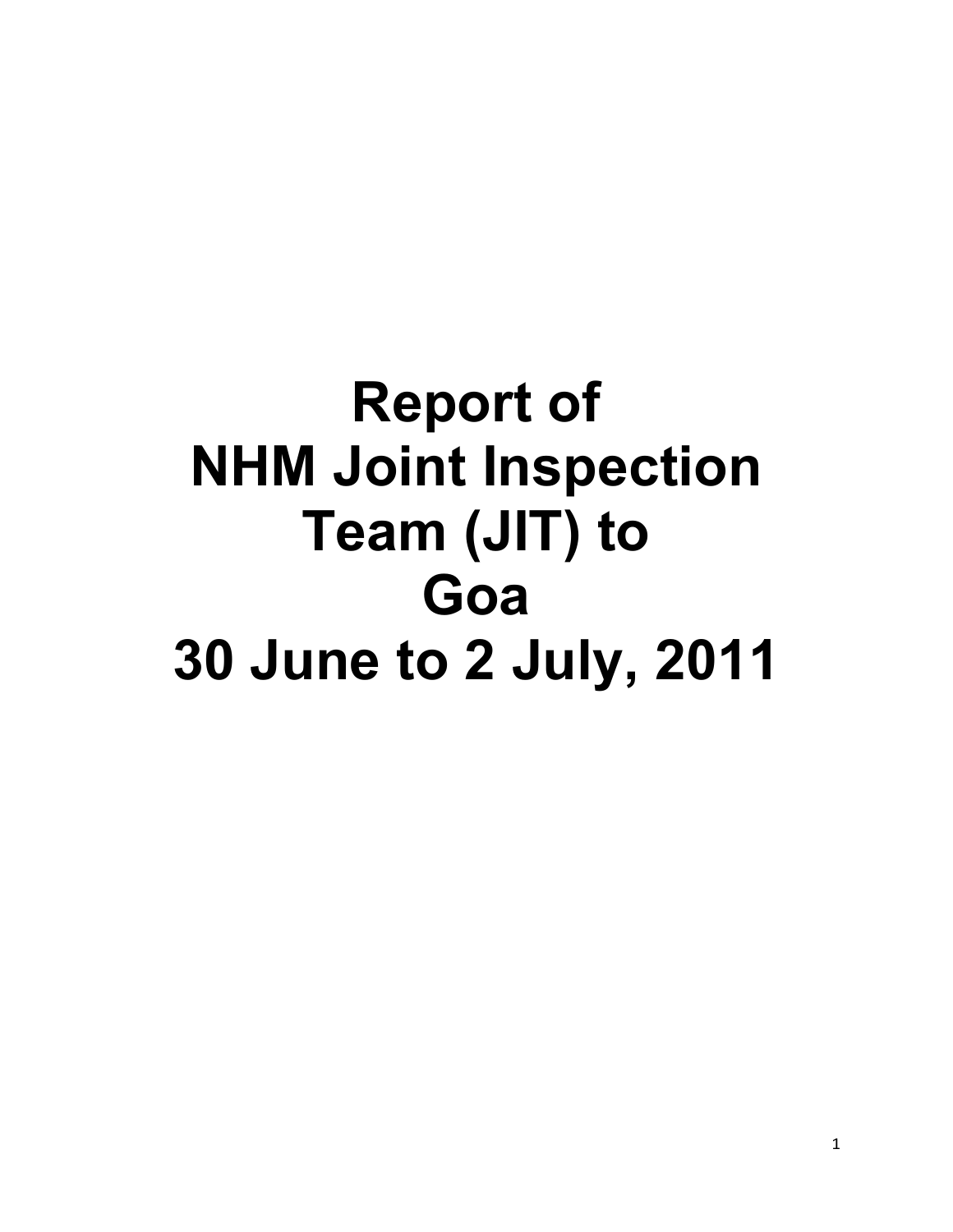### INDEX

| <b>S. No.</b> | <b>Topic</b>                            | Page No.  |
|---------------|-----------------------------------------|-----------|
| 1.            | Background                              | $3 - 5$   |
| 2.            | Potential of Horticulture in Goa        | $6 - 8$   |
| 3.            | Progress of NHM in Goa                  | $8 - 9$   |
| 4.            | <b>Field Visits</b>                     | $10 - 21$ |
| 5.            | <b>Observations and Recommendations</b> | $22 - 23$ |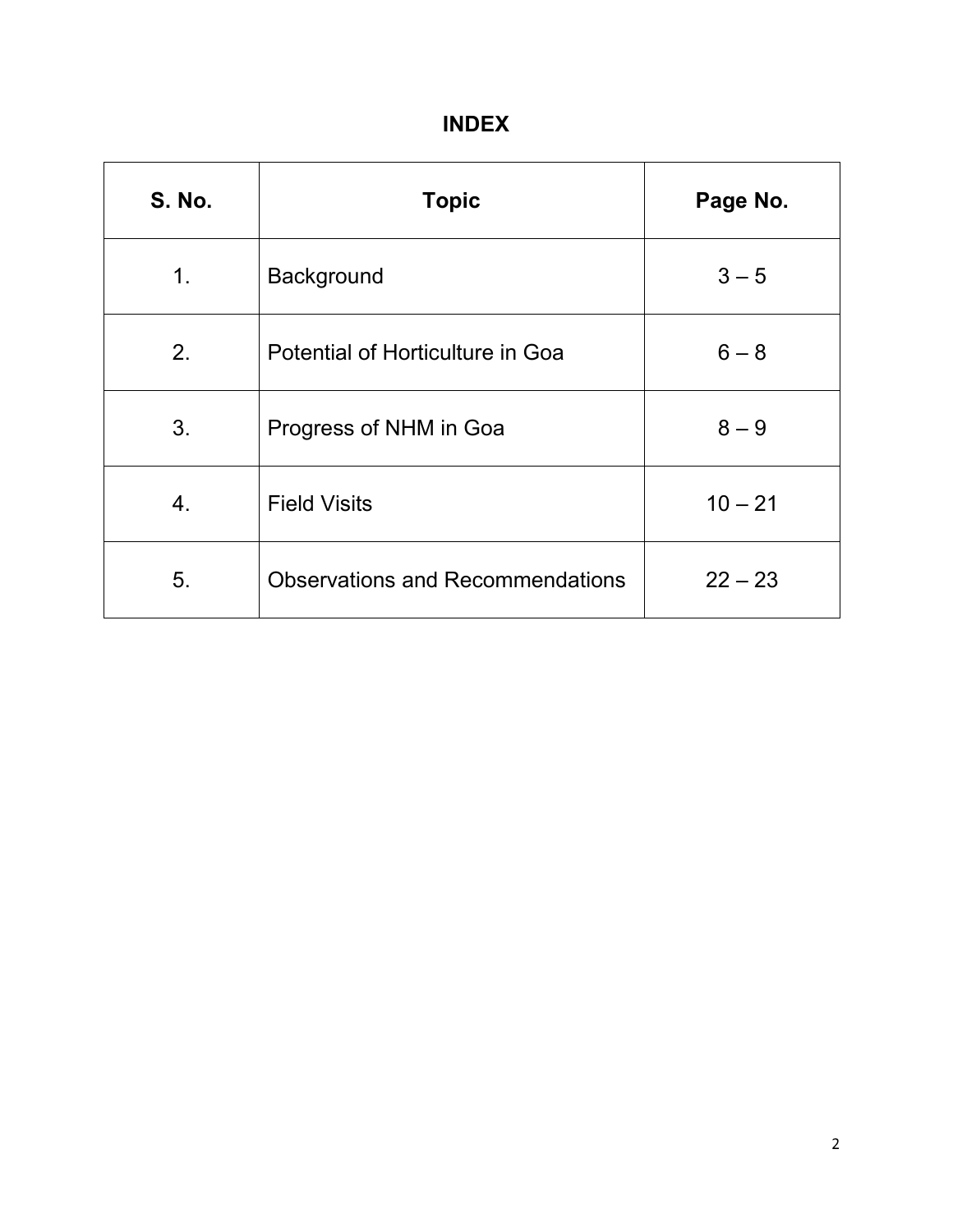#### Report of the Joint Inspection Team (JIT) on its visit to Goa during 30 June to 2 July, 2011

The Joint Inspection Team (JIT) comprising Shri S.K.Kaul, AD (NHM) and officers of SHM Goa visited during 30 June to 2 July to review progress under National Horticulture Mission programme in the State. Dr. Orlando Rodrigues, Deputy Director, Agriculture, Shri Shiwanand Waghle, Shri R. B. Desai, Shri Promod R. Joshi, Shri Shaba Venukar and Shri Anant Hoble of Agriculture/Horticulture Department of Goa joined the inspection team. A meeting was also held with Shri S. S. P. Tendulkar, Director (Agriculture) and Mission Director, SHM, Goa on 01.07.2011 at Caranzalem, Goa.

#### Background and Introduction:



Goa has two Districts: North Goa district – comprising of Tiswadi, Bardez, Pernem, Bicholim, Sattari, and Ponda talukas and the South Goa district comprising of Sanguem, Canacona, Quepem, Salcate and Mormugao talikas. There are 402 revenue villages in Goa.

Goa receives rain from the South-West monsoons. The average rainfall is 2776.9 mm. Rainy season is spread over four months from June to September. Occasional thunder showers are experienced in May and October. Goa experiences warm and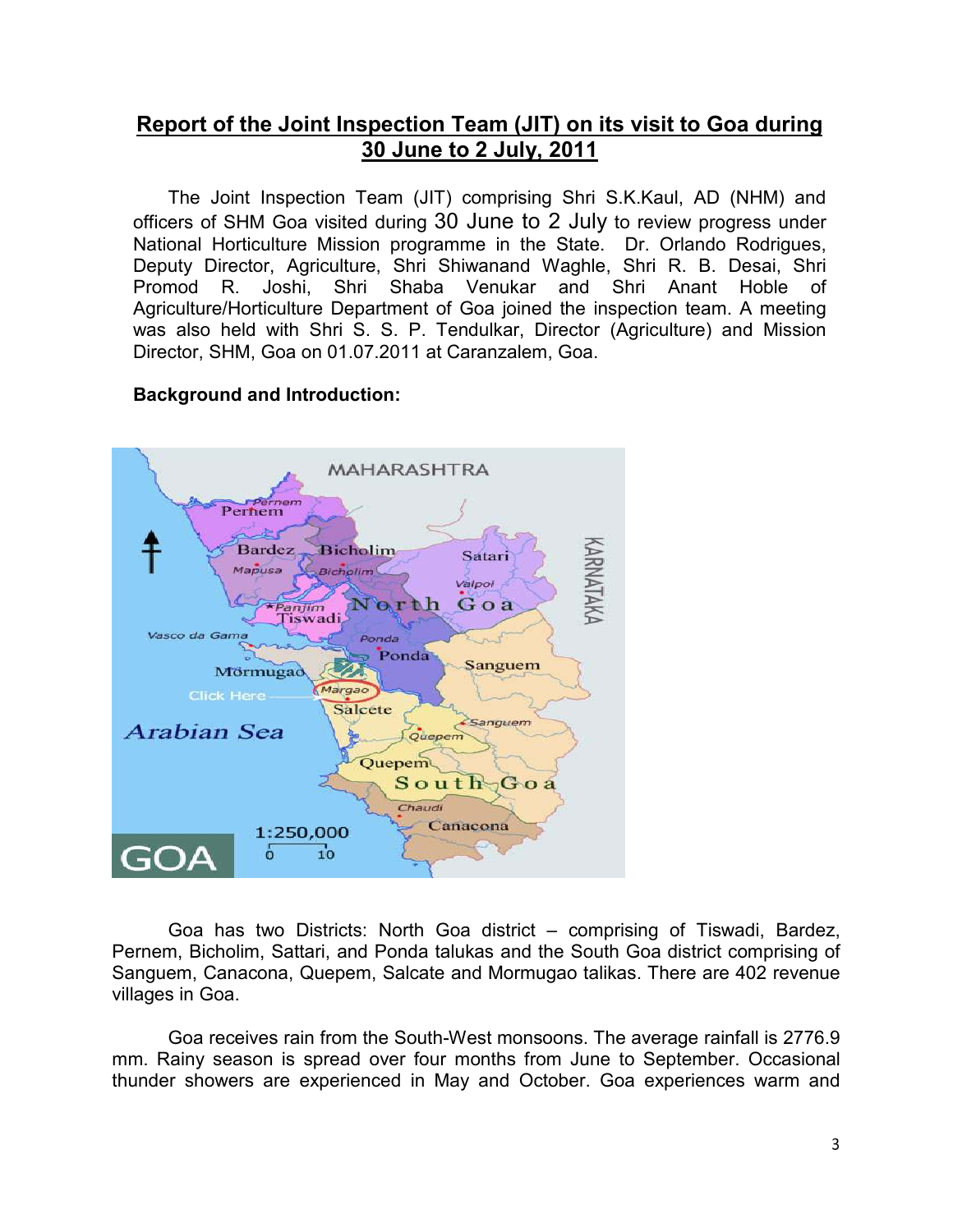humid tropical climate. The summer temperature ranges from  $24^0C$  to  $30^0C$ . The average relative humidity is 75.90%.

In Goa, the land elevation ranges from sea level to 1022 meters. The highest point is the Wagheri hills in Sattari taluka. The Ghat section of NH-\$, rises to 650 meters MSL near Anmod. Khazans or lands along the estuaries (rivers with sea water in their lower reaches) are below sea level and are protected by bunds or dykes and sluice gates. The main tourist season is from November to February, when the weather is pleasant and not rainy or hot.

The soils of Goa are mostly lateritic (81%). They are sandy loam to silt-loam in texture, well drained and highly acidic (5.5 to 6.5 pH). These soils have moderate organic carbon but are poor in phosphorus and potash. About 11% of the soils located alongh the seacoast and estuaries are sandy-to-sandy loams. They include the Kher lands and beach fronts. The remaining 8% of the soils are alluvial in nature. The Khazans and adjoining areas have alluvial soils with high water tables and are subject to inundation by saline water.

More than half the farmer have less than half-hectare land each. Thus 56% of the people own less than 11% of the land. On the other hand 20A% of the owners posses about 30% of the land with a holding size of one to five hectares each. Only 2% people own more than 5 hectares land.

The "Communidade" is an institution peculiar to Goa. The land is held as a common property of the "Gaonkars" or "Joneiros" who are the original inhabitants of a given village or group of villages. The land is leased out and the receipts thereof are utilized to (i) run the communidade administration (ii) provide funds to local church or temple and (iii) pay a dividend (Jons) to the members.

In Goa traditional sources of irrigation were storage tanks, small diversion bandharas, natural springs and wells. For rabi paddy (Vaigon) irrigation was mostly from storage tanks located in Salcete and Bardez. The usual practice is to cultivate kharif paddy in tank bed and the water weir is closed early in September after harvest of Kharif paddy. In Ponda, Sanguem and Bicholim small kucha "diversion" works are constructed on Nalas to irrigate paddy fields during Rabi. Considerable area under arecanut depends on various springs at higher altitudes.

Agriculture is the major economic activity contributing 6% to the SDP, only after Tourism & Mining. 16.6% people are engaged in Agriculture in 2001 compared to 27.5% in 1991. Area under food grain cultivation is decreasing, as farmers prefer horticultural crops as less labour intensive. About 80% of the Kharif & rabi cultivation is under HYV.

As tourism is a good source of income, farmers in the villages are leaving the lands fallow & move towards tourism sector.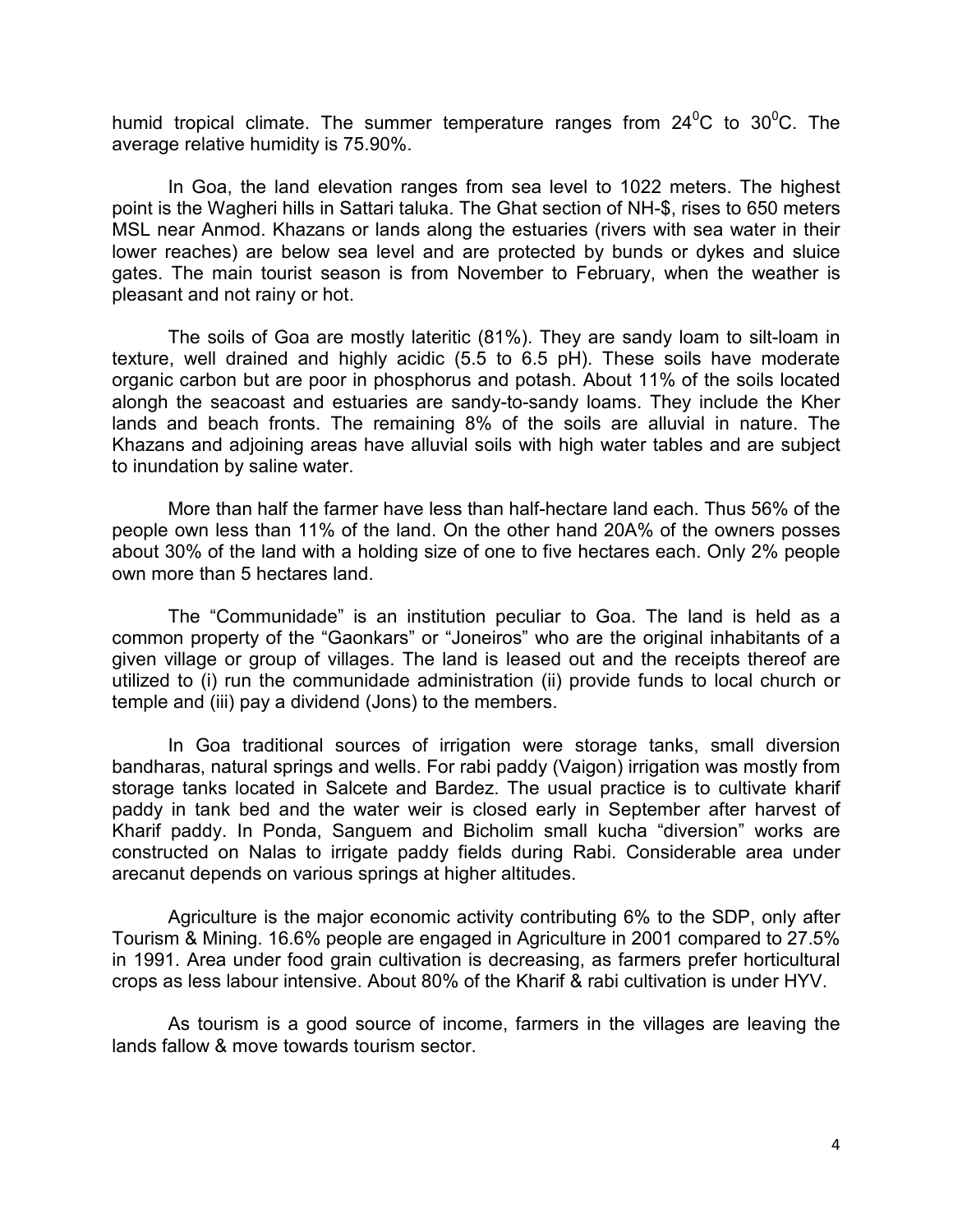#### AGRICULTURE SCENARIO & LAND UTILIZATION IN GOA PATTERN OF LAND AREA IN ha.

| Total area for land utilization         | 361113             |
|-----------------------------------------|--------------------|
| Forest cover                            | $125473 - 34.74%$  |
| Land not available for cultivation      | 37137              |
| Permanent pastures & other grazing land | 1305               |
| Cultivable waste land                   | 52829              |
| <b>Net Area Sown</b>                    | 134208             |
| Area Sown more than once                | 35310              |
| Food grain crops                        | 63830 ha - 37.65%  |
| Horticulture crops                      | 100934 ha - 59.54% |
| Sugarcane, oil seeds                    | 4754 ha $-2.81\%$  |
| <b>Irrigated Area</b>                   | 36000 ha - 22%     |
| <b>Rainfeed Area</b>                    | 78%                |
| Population supported by Agriculture     | 16%                |
| Holding upto 2 ha                       | 92%                |
| <b>Total cropped Area</b>               | $169518 - 46.94\%$ |

#### Area & Average Yield of various crops in Goa

| S. No. | Name of the crop              | Area in ha | Average Yield<br>(kgs/ha) |
|--------|-------------------------------|------------|---------------------------|
| 1.     | <b>Cashew Nut</b>             | 55612      | 395                       |
| 2.     | Coconut                       | 25545      | 4995 Nos.                 |
| 3.     | Arecanut                      | 1677       | 1590                      |
| 4.     | Mango                         | 4494       | 4204                      |
| 5.     | <b>Banana</b>                 | 2398       | 9791                      |
| 6.     | Pineapple                     | 341        | 16258                     |
| 7.     | Vegetables                    | 5547       | 10100                     |
| 8.     | Other fruits                  | 3699       | 10783                     |
|        | (Chickoo, papaya, lemon etc.) |            |                           |
| 9.     | Oil palm                      | 823        | 2529                      |
| 10.    | <b>Black pepper</b>           | 666        | 312                       |
| 11.    | <b>Trees spices</b>           | 101        | 26                        |
| 12.    | Vanilla                       | 31         | 18                        |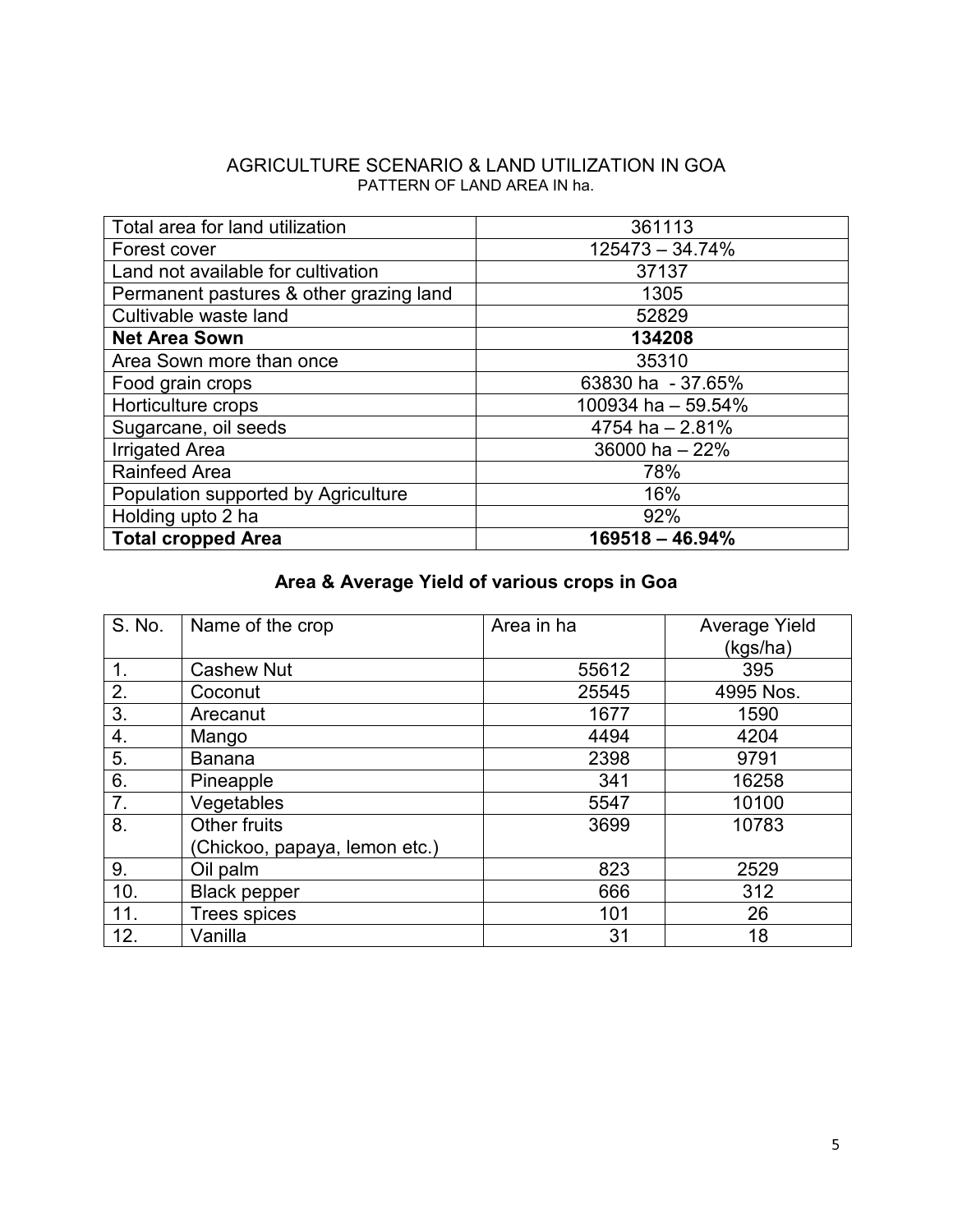#### Potential of Horticulture

 The production and productivity of most of the crops especially agronomic crops has remained static for years. There is limited scope for expansion of the area under these crops. Coupled with this is the high labour wages and shortage of labour due to alternate employment opportunities in mining tourism and industrial sector. The high literacy level has also resulted in demands for higher wages. The cost of cultivation of the cereal crops in Goa is therefore higher compared to other adjoining states. Paddy, which is the staple food and primary agriculture crop is therefore mainly grown for self use and not commercially.

 The younger generation is shy of agriculture and has no respect for this profession. At present only 15% of the population is directly engaged in Agriculture. The draft animals are getting phased off in course of time. Due to small size of holdings and undulating terrain mechanization has limited scope. These factors have led to development of horticulture sector especially perennial horticulture.

 The Horticulture crops occupy about 60.5% of the total cropped area with fruits, vegetable, cashew, coconut and spices. Cashew is major crop covering 55672 ha followed by coconut which occupies 25608 ha.

Fruits: Mango, Cashew, Coconut, Banana, Pineapple, Chickoo, Jackfruit, Papaya, Arecanut etc.

Field Crops: Paddy, Ragi, Sugarcane, Goundnut, Cowpea, Oil Palm etc.

Vegetables: Brinjal, Bhendi, Chillies, Cucumber, Pumkin, Gourds, Musk melons, Red, amaranthus, raddish, Knol-Kohl, Bottle gourd, long beans, cluster beans etc.

Flowers: Chrysanthemums, Jasmine, Crossandra, Dahlia, Roses, Hibiscus, Marigold, Orchids, Gerbera, Anthuriums, Gladiouls, Tuberose, Daisy, Zinnia, Bougainvillea etc.

Spices: Black Pepper, Nutmeg, Kokum, Cardamom, Ginger, Turmeric, all Spices, Cinnamon, Clove etc.

Tubers: Colocasia, Yam, Elephant foot, Suran, Kange, Sweet Potato, Madi etc.

 Being a tourist destination and a state with better living standard and higher per capita income, horticulture products have a very good local market. The total population of the state is 13.47 lakh as per 2001 census. Besides this state handles about 18 to 20 lakhs tourist annually, The demand of fruits, vegetables, coconut, cashew-nuts to this large population of 32 lakh annually is tremendous. At present about 90000 tons of vegetables (300 ton per day), 30000 tons of fruits (100 tons per day) and 5-6 lakh tender coconuts (36000 per week) are brought in annually from other States to meet the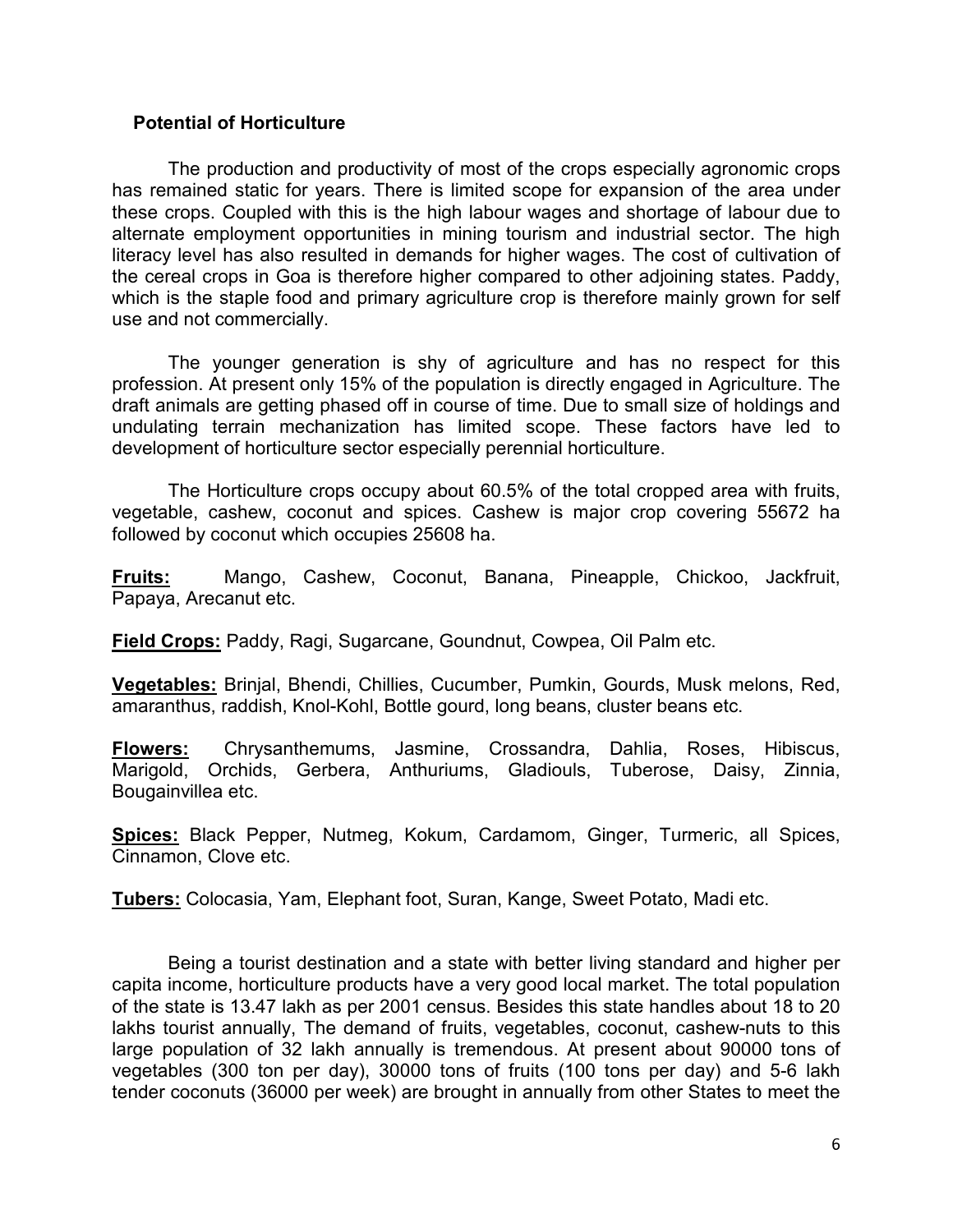needs of locals and tourists. Vegetables find their entry into the hotels for culinary purpose, and the fruits are largely used for table purpose or for juice. Though all the type of vegetables or fruits brought in from other States may not be commercial viable in Goa due to agro-climatic factor, some of the vegetables, fruits can be successfully cultivated, which can generate better economic returns.

 Due to limitation of the availability of land the need is to identify some few types of vegetable and fruits or plantation crops with emphasis on large-scale cultivation. This will help in generation of tradable volume, development of skills for cultivation and help in reduction of the purchases from other states. The crops like cashew-nut, coconut, mango, jackfruit, aowla, chickoo, papaya, banana, pineapple, black pepper, nutmeg, dry chillies some medicinal plants, flowers like orchids, anthuriums and vegetable like Okra, cucurbits and gourds, sweet corn could be promoted successfully for cultivation in Goa.

 Goa is known in the tourism industry as land of spices, cashew nuts, coconuts and tropical fruits, besides the beaches. Many of the foreign as well as domestic tourists prefer to visit such plantation to know more about them and to be with nature. This is being developed as a new sector to sell the horticulture as Eco-tourism or Agro tourism. The perennial horticulture crops and tropical flowers play a major role in this concept and has vast potential to divert beach tourism to Eco tourism in the hinterland of State of Goa. Already about a dozen of horticulture farms have started selling this concept, which is paying rich dividends.

 The use of chemical fertilizer and pesticide in Goa is limited. This has become a promotional factor in selling the local products to the tourists who prefer organic foods. The cultivation of Horticulture crops under organic concept is more sustainable and remunerative which needs to be promoted.

 The food processing industry largely depends on the horticultural crops. The industry has large scope for employment generation through processing and value addition. In goa the largest single horticultural product used for processing is the cashew-nut. The crop generates employment at all stags from its cultivation to marketing. The crops like cashew therefore need to be promoted for large-scale cultivation, to support processing industry and to cater to the tourism industry.

 Due to needs of various non-agricultural activities like tourism, mining, housing and industry, Goa faces a tremendous pressure on the cultivable land. Added to this is the undulating terrain and non-availability of adequate irrigation facilities. The land holdings are also small to promote any commercial cultivation of cereal or pulse crop. Considering these factors promotion of horticulture is most potential sector that needs to be promoted for rural upliftment.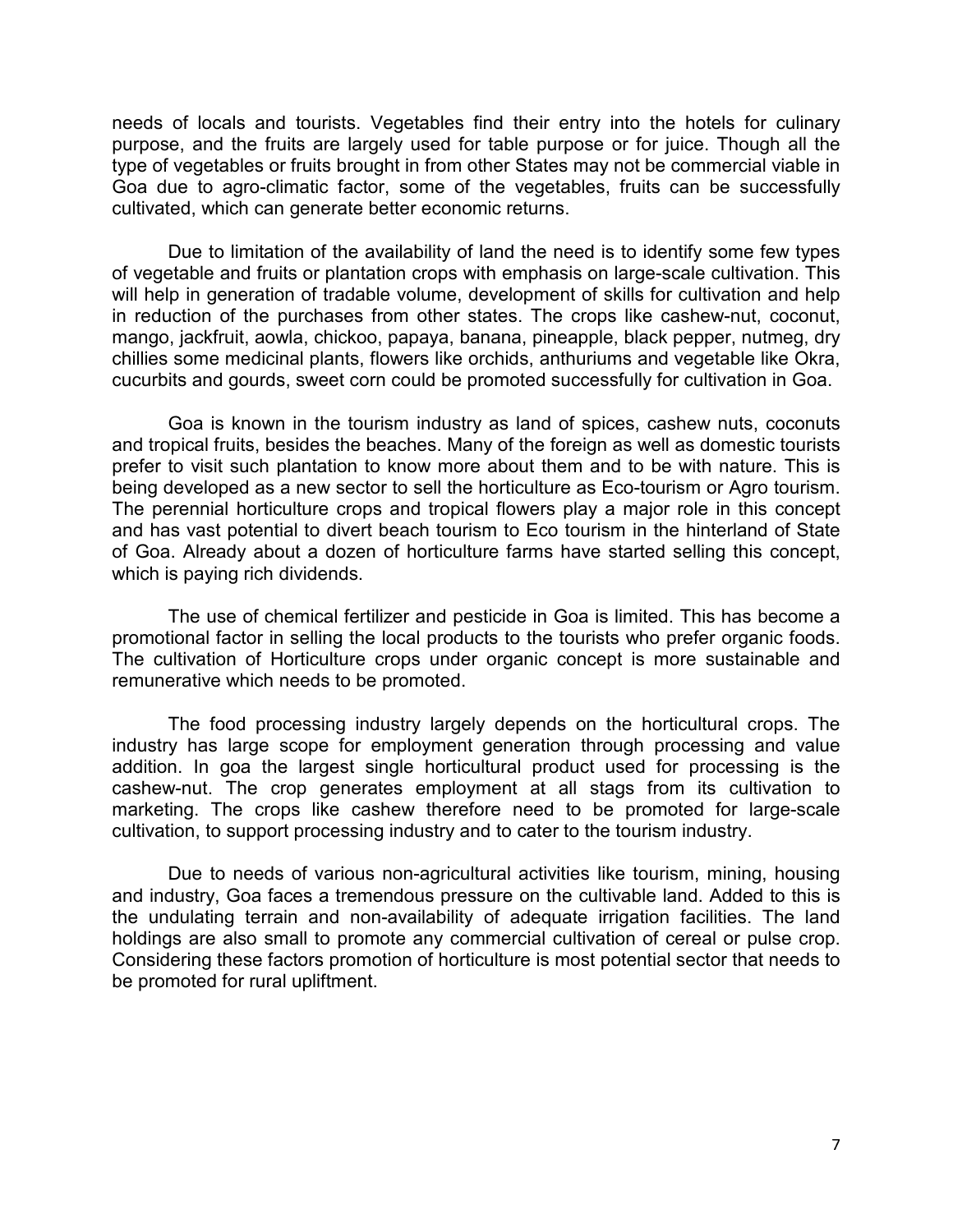#### Area and Production for 2010-11

| <b>S. No.</b>  | Crop                    | 2010-11 (Likely) |                   | 2011-12 (Targeted) |                   |  |  |
|----------------|-------------------------|------------------|-------------------|--------------------|-------------------|--|--|
|                |                         | Area             | <b>Production</b> | <b>Area</b>        | <b>Production</b> |  |  |
|                |                         | $(000)$ ha)      | (000 ton)         | $(000)$ ha)        | (000 ton)         |  |  |
| 1.             | Fruits                  |                  |                   |                    |                   |  |  |
|                | Mango                   | 4.80             | 18.90             | 4.82               | 19.06             |  |  |
|                | <b>Banana</b>           | 2.53             | 23.50             | 2.75               | 25.00             |  |  |
|                | Pineapple               | 0.38             | 5.50              | 0.40               | 5.70              |  |  |
|                | Other fruits<br>like    | 3.80             | 39.90             | 3.85               | 40.40             |  |  |
|                | jack fruit, papaya,     |                  |                   |                    |                   |  |  |
|                | chickoo                 |                  |                   |                    |                   |  |  |
| 2.             | Vegetables              | 5.61             | 57.12             | 5.80               | 58.43             |  |  |
| 3.             | <b>Spices</b>           | 0.83             | 0.21              | 0.86               | 0.22              |  |  |
| 4.             | Mushroom                |                  | 200.00            |                    | 200.00            |  |  |
| 5.             | <b>Plantation crops</b> |                  |                   |                    |                   |  |  |
| 6.             | Cashew                  | 56.09            | 22.00             | 56.20              | 22.10             |  |  |
| 7 <sub>1</sub> | Coconut                 | 25.57            | 127.60            | 26                 | 130.00            |  |  |
|                |                         |                  | Million nuts      |                    | Million nuts      |  |  |
|                | <b>Total</b>            | 99.61            |                   | 100.68             |                   |  |  |

#### Progress of NHM in Goa

|         |                |                 | in lakh)                  |
|---------|----------------|-----------------|---------------------------|
| Year    | Funds released | Amount utilized | Amount balance at the     |
|         |                |                 | end of financial year GOI |
|         |                |                 | share                     |
| 2005-06 | 315.20         | 112.91          | 202.29                    |
| 2006-07 | 200.00         | 182.27          | 220.02                    |
| 2007-08 | 3.19           | 154.423         | 68.787                    |
| 2008-09 | 100.45         | 164.05          | 5.183                     |
| 2009-10 | 150.00         | 145.77          | 9.413                     |
| 2010-11 | 212.00         | 180.00          |                           |

#### Production of Plating Material

 Under National Horticulture Mission (NHM), 2 Modal Nurseries and 6 Small Nurseries were established in the Public Sector in Goa. The Nurseries are well established with enough of mother plants and other facilities required for carrying out propagation of good quality planting material. The vegetable seed production of local strains is done on departmental farms whereas high yielding and hybrid seeds are made available by National Seed Corporation and Maharashtra State Seed Corporation.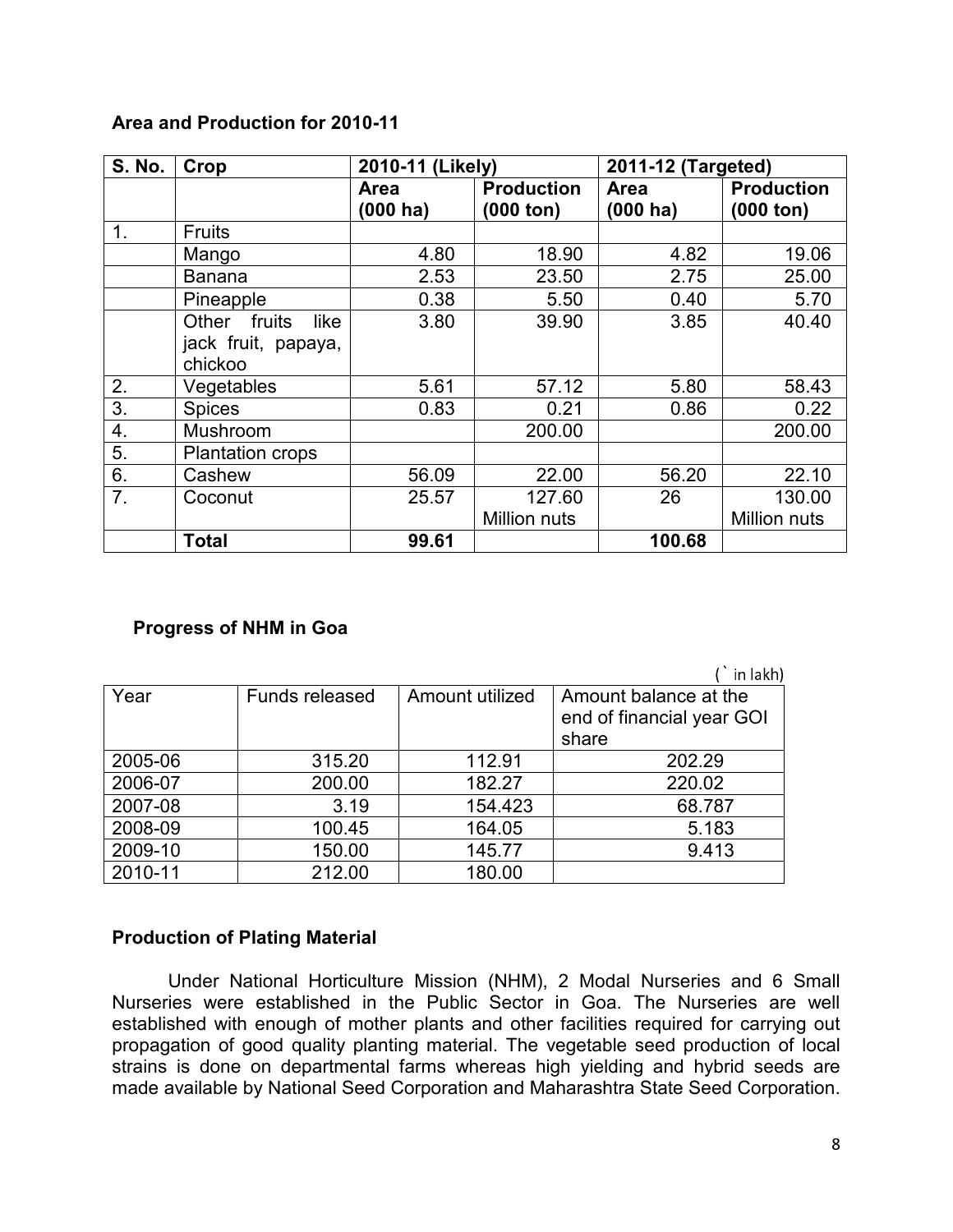Besides, there are 3 big well established nurseries in the private sector producing very good quality cashew and mango grafts recognised by the State under Nursery Act 1995. ICAR Goa is also establishing a model nursery for production of cashew and mango grafts on their Krishi Vigyan Kendra Farm at Ela Old Goa.

 The planting materials required for the NHM programme are obtained from the Public and Private Sector nurseries. A technical committee with the assistance of ICAR has been nominated by the Director of Agriculture to inspect and reserve the required planting material for different schemes of the Directorate.

#### Rejuvenation /Replacement of Senile plantation including canopy management

 Out of 55800 hectares of area under cashew crop in the State, about 30000 ha is by seedling progeny. Out of 30000 ha about 10000 ha is under Goa Forest Development Corporation Ltd., who are provided technical support and assistance by Directorate of Cashew & Cocoa Development, Kochi.

#### Integrated Post Harvest Management

 The major horticulture produce in the state is cashew which is processed within the available processing units which has the processing capacity of more than 40000 tons annually however the present processing is short by almost 15000 tons. Hence, there is no scope for post harvest intervention on large scale in cashew. However for crops like banana, pineapple, mango there is a scope of promoting ripening chambers. Collection and storage centers could also be promoted amongst the progressive farmers with large holdings. The vegetables and fruits which are marketed require to be transported in refrigerated vans to avoid post harvest losses and the consumers get the fresh produce.

#### Establishment of Marketing Infrastructure for Horticultural produce

 The state has sufficient markets to cater to the use of local producers which have been constructed by APMB and local governing bodies. The concept of satellite markets with air cooled facilities is taking shape in some parts of state. The retail market chain/supermarkets are well established hence the need for new markets is not felt as the produce is either lifted directly from the farm gate or is sold in APMB/weekly markets were most of the facilities are available. However, it is felt necessary to promote mobile vending carts with cool chambers at strategic locations in the major cities and towns and are required to be promoted under the above programme.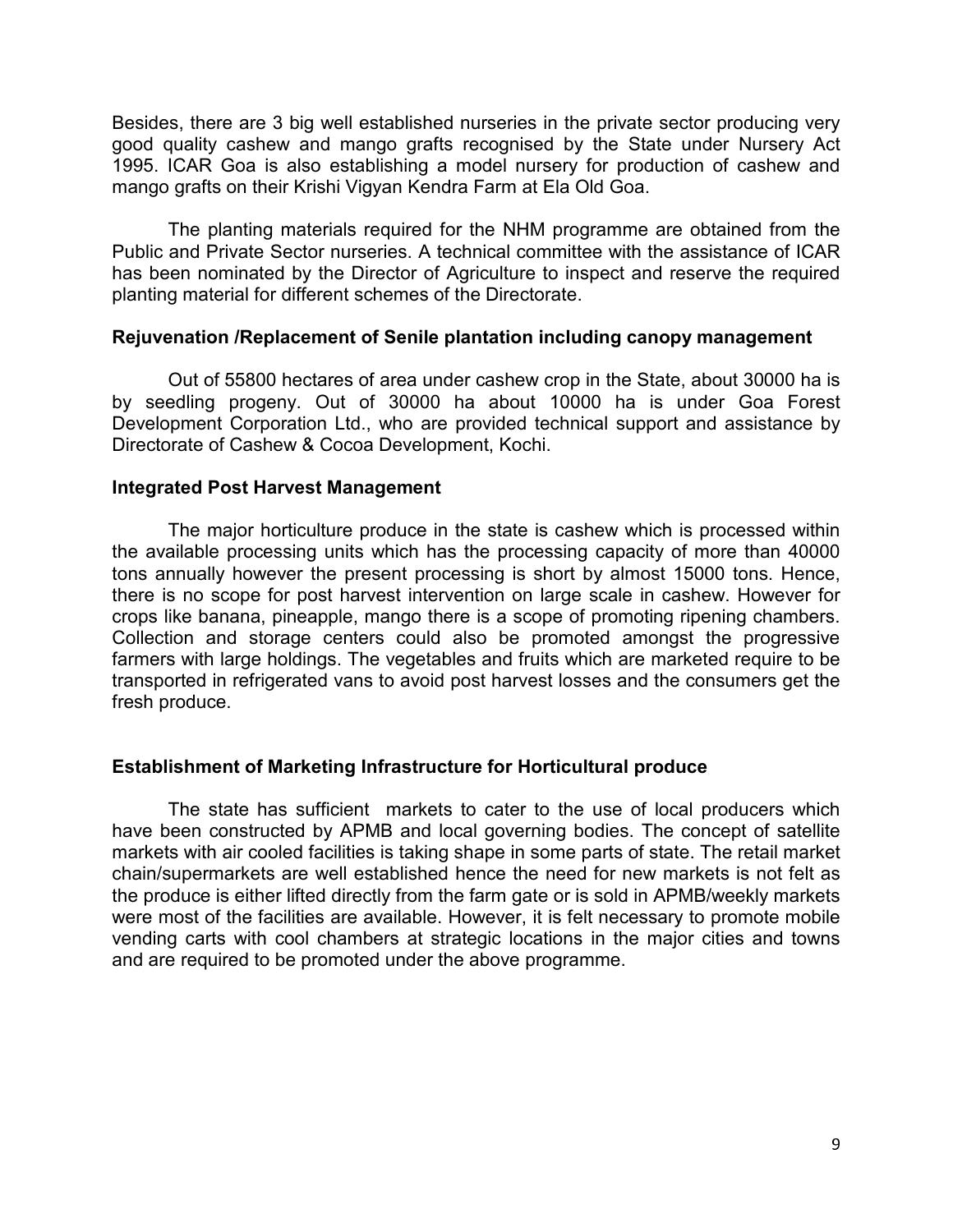#### Field Visits

 Joint Inspection Team (JIT) visited the sites of beneficiaries under National Horticulture Mission programme in north and south districts of Goa on 30.06.2011 and 01.07.2011 which includes Ponda, Bicholim, Canacona, Valpoi and Nanoda. The sites visited included area expansion, nursery, protected cultivation, ripening chamber, refer van and mushroom unit.

#### Visit to Bicholim

|               | <b>HEAT REMOVE THE PIPE.</b><br>THESE PURSIES OF ALBERTATING<br><b>WARDWITE BREAKLESS</b><br><b>SHARRY IN IT WAS A PARTIES FOR THE R. P. LEWIS CO., LANSING MICH.</b><br>FORESA AGENCIALTURAL GETTICS BICHOLISE<br><b>ACHIEVENCHTS UNDER</b><br>NULLERING HOR FICULTING THE WILS STAND |              |                                                                                            |               |                                  |               |                   |                |                  |                                                                                                                           |                                                                                                |              |                   |              |       |  |  |
|---------------|----------------------------------------------------------------------------------------------------------------------------------------------------------------------------------------------------------------------------------------------------------------------------------------|--------------|--------------------------------------------------------------------------------------------|---------------|----------------------------------|---------------|-------------------|----------------|------------------|---------------------------------------------------------------------------------------------------------------------------|------------------------------------------------------------------------------------------------|--------------|-------------------|--------------|-------|--|--|
| <b>TEST</b>   | COMPONENT                                                                                                                                                                                                                                                                              |              | 200221-025                                                                                 |               | <b>CARD LEST</b><br><b>WATER</b> |               | 2987.88<br>\$8.97 |                | 2985-28<br>48.92 |                                                                                                                           | 2009-02<br>38.95                                                                               | 3810-31      | 198.90            | $381 - 12$   | 19.91 |  |  |
| <b>Blue</b>   | West Bree                                                                                                                                                                                                                                                                              | <b>MAKIN</b> | <b>TEL 227</b><br><b><i>STATISTICS</i></b>                                                 | <b>WHEEL</b>  | --                               | <b>MARINE</b> | <b>STATISTICS</b> | <b>MAIL</b>    | <b>CHARLES</b>   | <b>MAR</b>                                                                                                                | <b>SERVICES</b>                                                                                | <b>SHILL</b> | <b>STATISTICS</b> | <b>ABILE</b> | -     |  |  |
| ×             | <b><i><i><u>VENTER CASTING</u></i></i></b>                                                                                                                                                                                                                                             | <b>YEAR</b>  | 22                                                                                         | 30.33         | <b>WE</b>                        | <b>YBJY</b>   | 22                |                | <b>IFE</b>       | ロマキトコド                                                                                                                    |                                                                                                | $16 - 21$    | $-1$              |              |       |  |  |
| ×             | <b>Book Bowley</b><br><b>MARINE MARINE</b>                                                                                                                                                                                                                                             | $\sim$       | <b>Contract</b>                                                                            | 330           | 36                               | 2.2%          | <b>TS</b>         | m              |                  | 京江西町三井                                                                                                                    |                                                                                                | <b>START</b> | w                 |              |       |  |  |
| $\Rightarrow$ | <b>How Bred</b><br>similar Chickens                                                                                                                                                                                                                                                    | $\sim$       | $\sim$                                                                                     | $\frac{1}{2}$ | -                                | <b>State</b>  |                   |                |                  | $\sim$                                                                                                                    | $\frac{1}{2} \left( \frac{1}{2} \right) \left( \frac{1}{2} \right) \left( \frac{1}{2} \right)$ | -            | $\sim$            |              |       |  |  |
| a.            | Week Zirks:<br><b><i>AMERICA BALLARA</i></b>                                                                                                                                                                                                                                           | 4.91         | -54                                                                                        | <b>3.54</b>   | 38                               | 加速度           | <b>ATT</b>        | 台湾名            | 124              | 6.08                                                                                                                      | 送手                                                                                             | みなればの        |                   |              |       |  |  |
| $\Rightarrow$ | Senior Monday<br><b>POSSIBILITY</b>                                                                                                                                                                                                                                                    | $\sim$       | $-$                                                                                        | 取之            | ×                                | 3,25          | ٠                 | $\sim$         | <b>Color</b>     | $\frac{1}{2} \left( \frac{1}{2} \right) \left( \frac{1}{2} \right) \left( \frac{1}{2} \right) \left( \frac{1}{2} \right)$ | -                                                                                              | -            | $\sim$            |              |       |  |  |
| $\rightarrow$ | <b>Area user</b><br><b>Saless</b>                                                                                                                                                                                                                                                      | $\sim$       | -                                                                                          | $\sim$        | $\sim$                           | 花成区           | 10 <sup>2</sup>   | <b>Section</b> | s                | <b>UNCERT</b>                                                                                                             | 堂                                                                                              | $2 - 24$     |                   |              |       |  |  |
| ÷             | <b><i><u>Researcher</u></i></b><br>at Easthese                                                                                                                                                                                                                                         | 23.8         | 41                                                                                         | 32.37         | 45                               | 729.954       | 32.3              |                | 31242 5-3        |                                                                                                                           | 2212 天心                                                                                        | 国文           | 55                |              |       |  |  |
| $\mathbf{m}$  | <b>Adoption of</b><br><b>Breakers</b> Farmsterg                                                                                                                                                                                                                                        | $\sim$       | $-$                                                                                        | $\sim$        | $\sim$                           | $\sim$        | $\sim$            | -              | -                |                                                                                                                           | -                                                                                              | -            | $\frac{1}{2}$     |              |       |  |  |
| $\mathbf{m}$  | <b>Training to</b>                                                                                                                                                                                                                                                                     |              |                                                                                            |               |                                  |               |                   |                |                  |                                                                                                                           |                                                                                                |              |                   |              |       |  |  |
| $-1$          | formers.<br><b>Mittgleise zine:</b>                                                                                                                                                                                                                                                    |              | 386                                                                                        |               | 105                              |               | $112$             |                |                  |                                                                                                                           |                                                                                                |              |                   |              |       |  |  |
| <b>MAX</b>    | <b>State</b><br><b>Butside fire</b><br><b>Silade</b>                                                                                                                                                                                                                                   |              | <b>ur</b>                                                                                  |               | 32                               |               | ×                 |                |                  |                                                                                                                           |                                                                                                |              |                   |              |       |  |  |
|               |                                                                                                                                                                                                                                                                                        |              | TO AVAIL ASSISTANCE UNDER NATIONAL HORTICULTURE MISSION<br><b>ZQNAL AGRICULTURE OFFICE</b> |               |                                  |               | CONTACT           |                |                  |                                                                                                                           |                                                                                                |              |                   |              |       |  |  |

| SI  | <b>Details</b>                                   | <b>Remarks</b>                    |  |  |  |  |
|-----|--------------------------------------------------|-----------------------------------|--|--|--|--|
| No. |                                                  |                                   |  |  |  |  |
| 1.  | &<br>of<br><b>Beneficiary</b><br>address<br>Name | Mukund G. Pirankar, Kumyemal, SAL |  |  |  |  |
|     | whose filed visited                              | <b>Bicholim</b>                   |  |  |  |  |
| 2.  | available<br>Total<br>land<br>with<br>the        | 1.5 <sub>ha</sub>                 |  |  |  |  |
|     | beneficiary (ha)                                 |                                   |  |  |  |  |
| 3.  | Crop cluster under which covered                 | Banana, Cashew and vegetables     |  |  |  |  |
| 4.  | Name & variety of crop planted                   | Banana - Cocac                    |  |  |  |  |
|     |                                                  | Sacdati, Maimdoli                 |  |  |  |  |
| 5.  | Source of planting material                      | Government Farm, Ponda            |  |  |  |  |
| 6.  | Number of planting material                      | 100 Nos $-$ 0.5 ha                |  |  |  |  |
| 7.  | Number of plants planted/rejuvenated             | 100 Nos $-$ 0.5 ha                |  |  |  |  |
| 8.  | Date of plants which survived                    | 100% Survival                     |  |  |  |  |
|     | (also indicate percentage survival)              |                                   |  |  |  |  |
| 9.  | Total amount of subsidy assistance               | 10000 from NHM                    |  |  |  |  |
|     | due to the beneficiary as $($ $)$                |                                   |  |  |  |  |
| 10. | Amount paid and date of payment                  | March, 2011                       |  |  |  |  |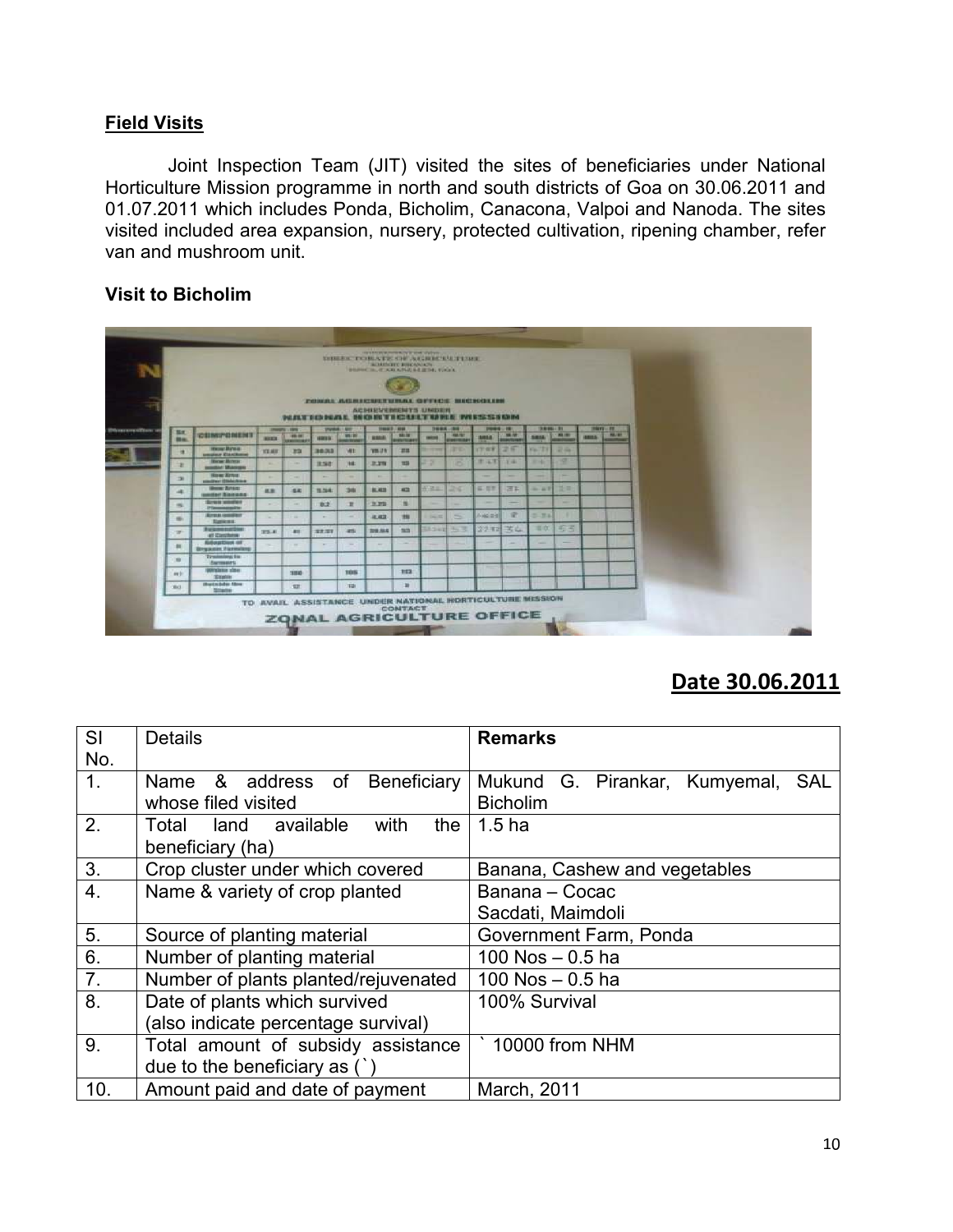| 11. | Mode of payment                       | Cheque                                      |
|-----|---------------------------------------|---------------------------------------------|
| 12. | Source of irrigation water            | <b>Canal Ticcari</b>                        |
|     | (Bore well/Tube well/Canel)           |                                             |
| 13. | Whether Drip/Sprinkle System in use   | Flood                                       |
| 14. | Other inputs provided                 | Nil                                         |
| 15. | Available marketing facility for the  | Local market                                |
|     | crop                                  |                                             |
| 16. | Other infrastructure available in the |                                             |
|     | vicinity                              |                                             |
| 17. | General upkeep of the plot;           | <b>Very Good</b>                            |
|     | Very good/good/average/poor.          |                                             |
| 18. | Any other relevant observation by the |                                             |
|     | JIT                                   |                                             |
|     |                                       | Spacing 7 x 7 mt                            |
|     |                                       | No Micro Irrigation is used and planting    |
|     |                                       | material is suckers and not tissue culture. |

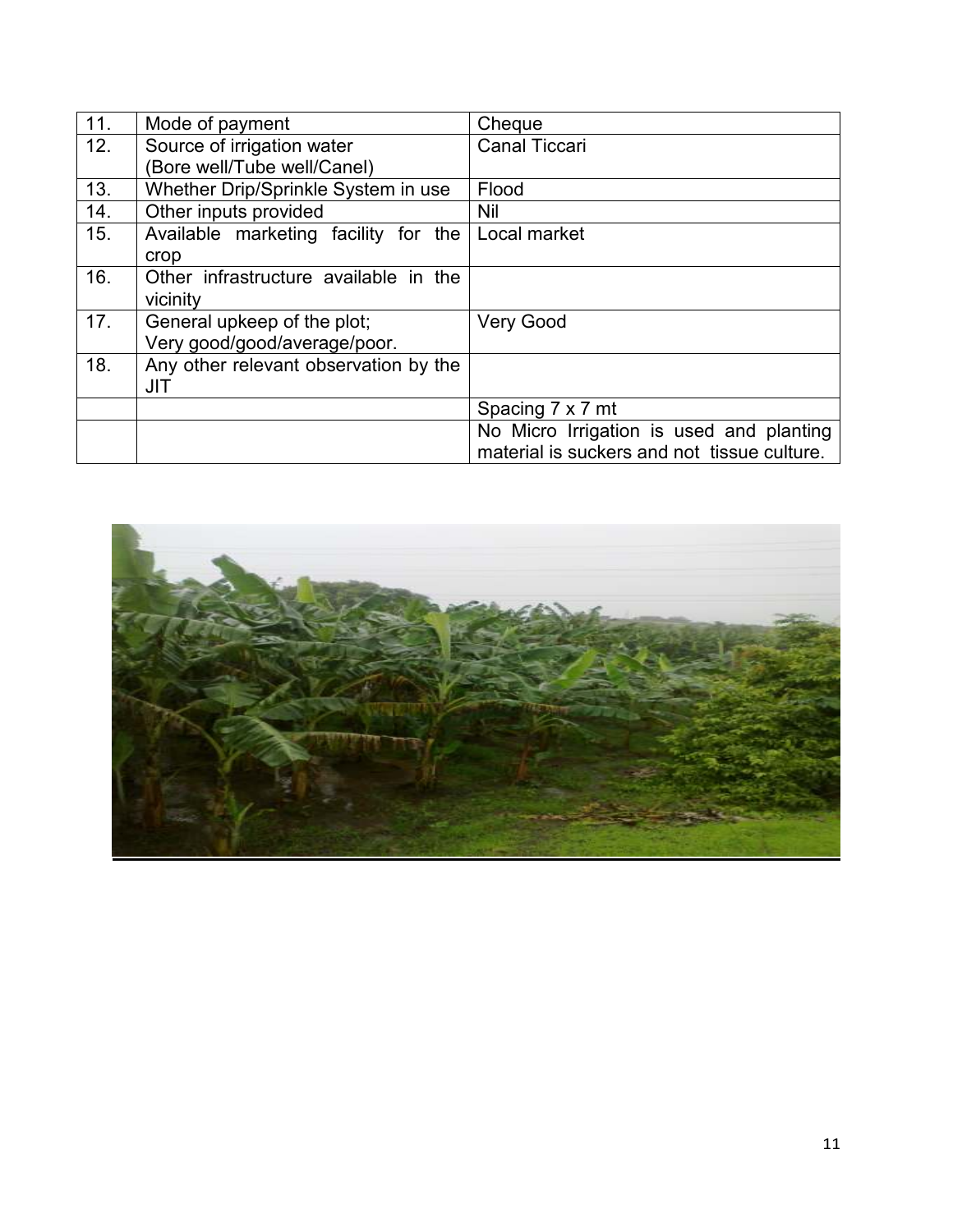



| -SI          | <b>Details</b>                                                                      | <b>Remarks</b>     |
|--------------|-------------------------------------------------------------------------------------|--------------------|
| No.          |                                                                                     |                    |
|              | Name & address of Beneficiary   Mukund G. Pirankar, Bicholim<br>whose filed visited |                    |
| $\mathbf{2}$ | available<br>with<br>Total<br>land                                                  | the $\vert$ 1.5 ha |
|              | beneficiary (ha)                                                                    |                    |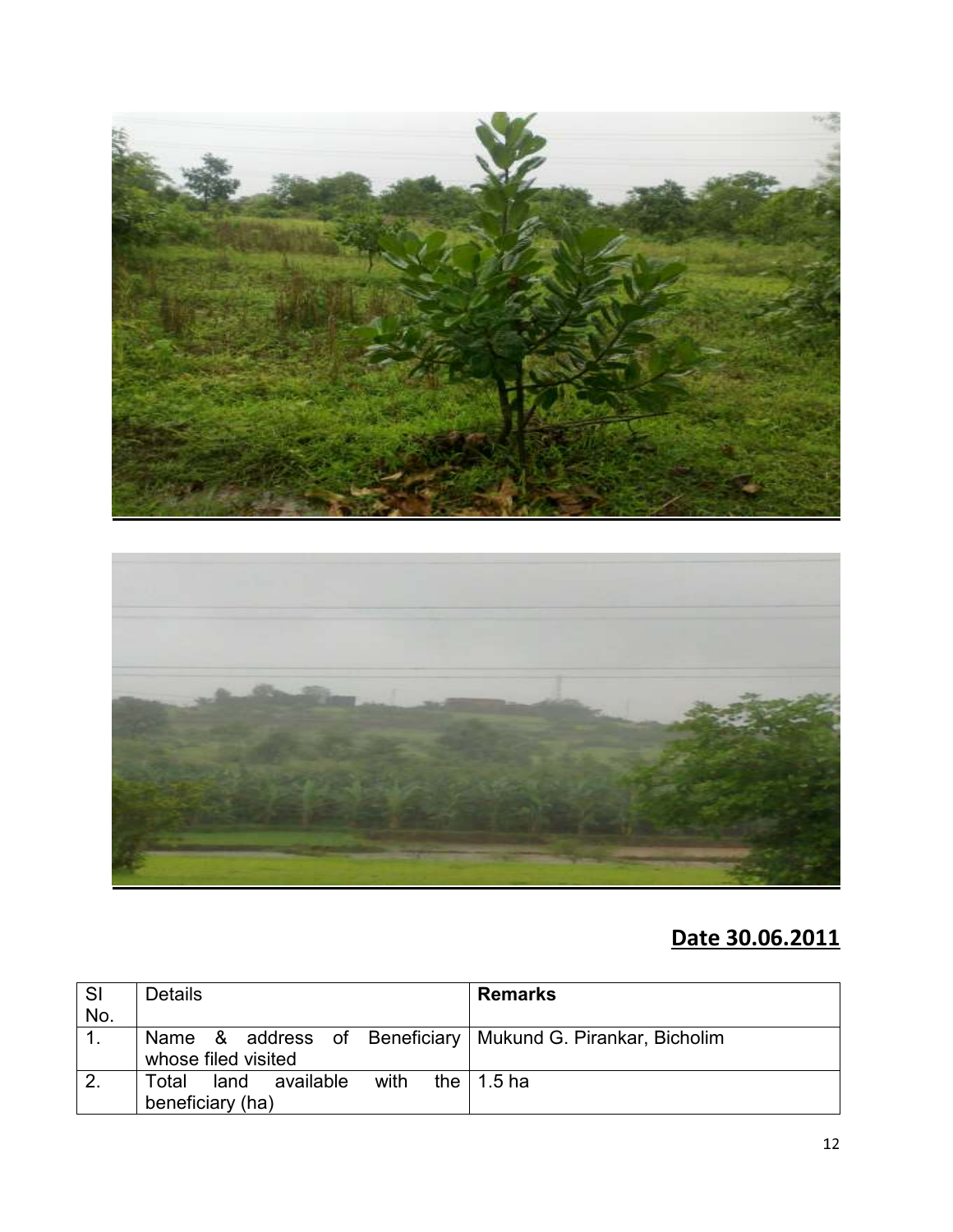|                                       | Banana, Cashew                                                     |
|---------------------------------------|--------------------------------------------------------------------|
|                                       | Cashew V-4, Banana local, Saldati                                  |
| Source of planting material           | Government Farm, Ponda                                             |
| Number of planting material           | 1250 Nos $-$ 0.5 ha                                                |
| Number of plants planted/rejuvenated  | 1250 Nos $-0.5$ ha                                                 |
| Date of plants which survived         | 100% Survival                                                      |
| (also indicate percentage survival)   |                                                                    |
| Total amount of subsidy assistance    | 11250 from NHM                                                     |
| due to the beneficiary as (`)         |                                                                    |
| Amount paid and date of payment       | March, 2011                                                        |
| Mode of payment                       | Cheque                                                             |
| Source of irrigation water            | <b>Canal Ticcari</b>                                               |
| (Bore well/Tube well/Canel)           |                                                                    |
| Whether Drip/Sprinkle System in use   | Flood                                                              |
| Available marketing facility for the  | Local market                                                       |
| crop                                  |                                                                    |
| General upkeep of the plot;           | <b>Very Good</b>                                                   |
| Very good/good/average/poor.          |                                                                    |
| Any other relevant observation by the |                                                                    |
| JIT                                   |                                                                    |
|                                       | Spacing 2.5 x 2.5 mt                                               |
|                                       | No Micro Irrigation is used and planting                           |
|                                       | material is suckers and not tissue culture.                        |
|                                       | Crop cluster under which covered<br>Name & variety of crop planted |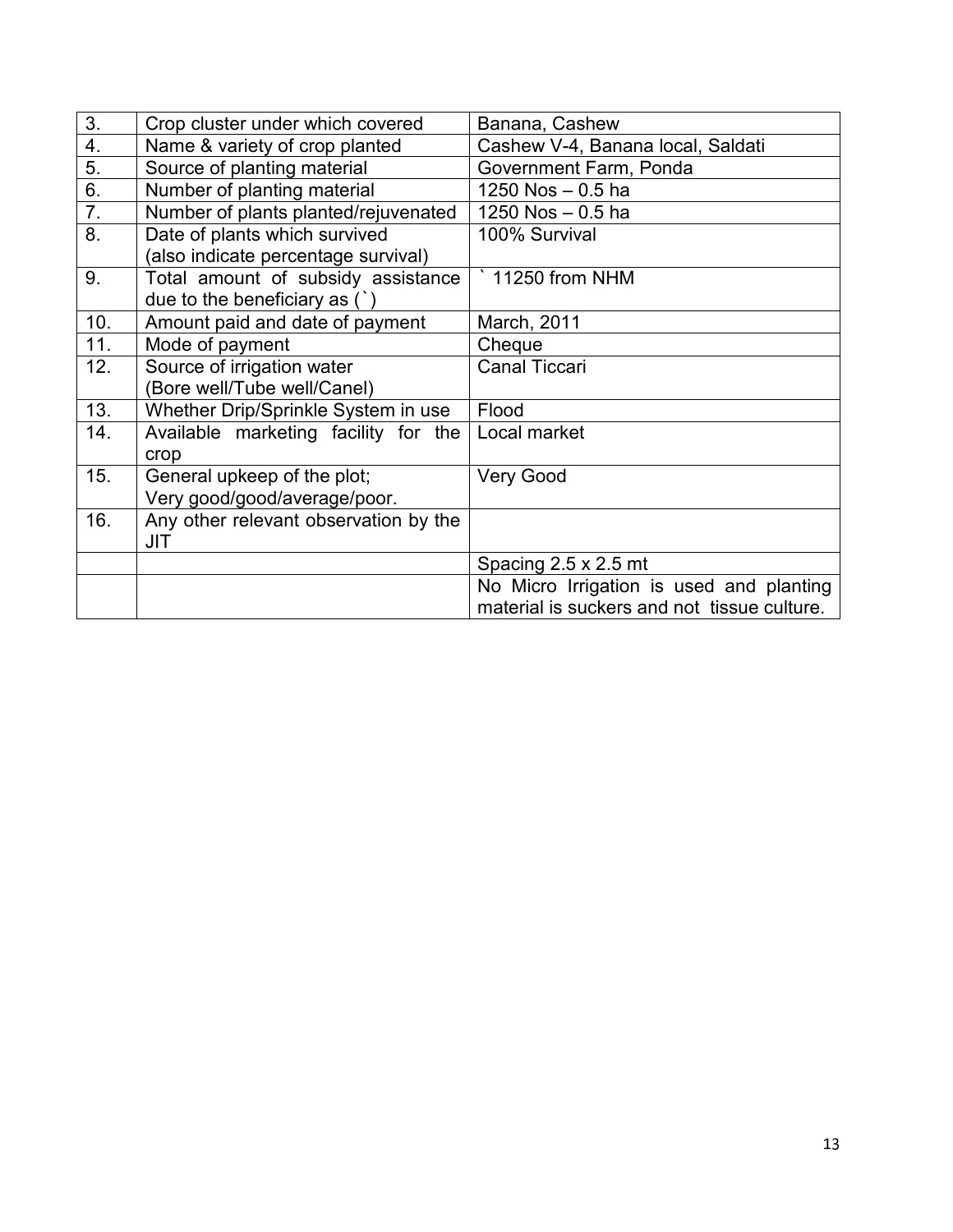# Visit to Valpoi



| SI               | <b>Details</b>                     | <b>Remarks</b>                        |  |  |  |
|------------------|------------------------------------|---------------------------------------|--|--|--|
| No.              |                                    |                                       |  |  |  |
| 1.               | Name of the project                | <b>Small Nursery</b>                  |  |  |  |
|                  |                                    | ZAO Valpoi, Satoni                    |  |  |  |
| 2.               | Year of Implementation             | 2006-07                               |  |  |  |
| $\overline{3}$ . | Project period                     |                                       |  |  |  |
| 4.               | Name of implementing Agency        | Zonal Agriculture Officer             |  |  |  |
| 5.               | Location of project                | <b>Dhave</b>                          |  |  |  |
| 6.               | Total project cost                 | 7.00 lakh                             |  |  |  |
| 7.               | Amount Released by DAC             | 3.00 lakh                             |  |  |  |
| 8.               | Expenditure incurred               | 7.00 lakh                             |  |  |  |
| 9.               | <b>Status</b>                      |                                       |  |  |  |
|                  | Name of Nursery and crop for which | Mango – Mankurat, Ratnagiri, Alphonso |  |  |  |
|                  | plants are produced                | Coconut - sapling - Banouli           |  |  |  |
|                  |                                    | Pepper cuttings - 25000 plants/year   |  |  |  |
|                  | Name of crops for which seeds      |                                       |  |  |  |
|                  | produced                           |                                       |  |  |  |
|                  | Quality produced                   | 26000 plants/year                     |  |  |  |
|                  | <b>Quantity sold</b>               | Whole sold                            |  |  |  |
|                  | Rate                               | Mango @ 40/graft                      |  |  |  |
|                  |                                    | Coconut @ 25/sapling                  |  |  |  |
|                  |                                    | Pepper @ 5/cutting                    |  |  |  |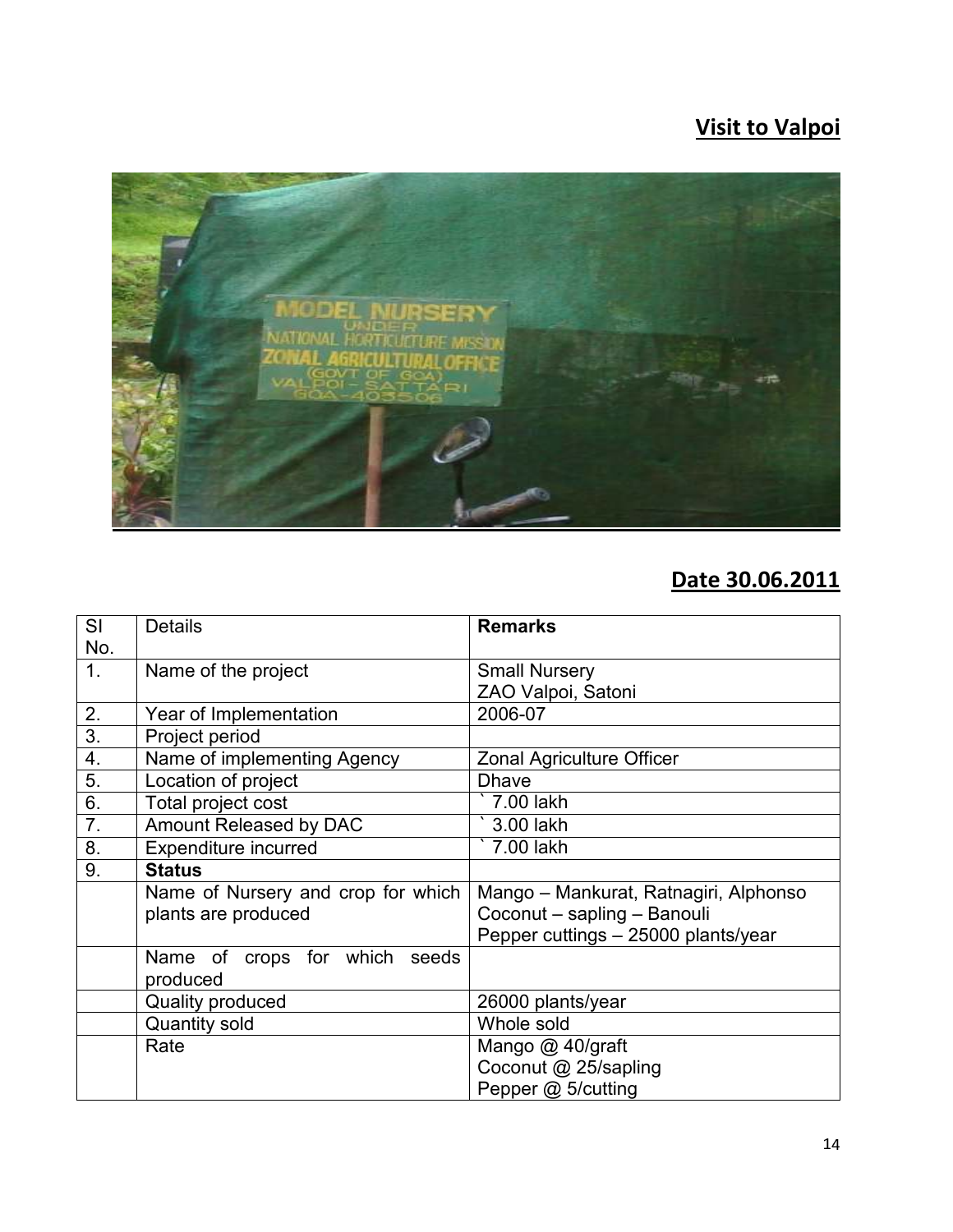| Amount realized through sale |                                                                                                                    |
|------------------------------|--------------------------------------------------------------------------------------------------------------------|
| Whether NHM logo displayed   | Yes                                                                                                                |
|                              |                                                                                                                    |
|                              | The nursery is running excellently and<br>able to supply quality plant material to<br>farmers at reasonable rates. |



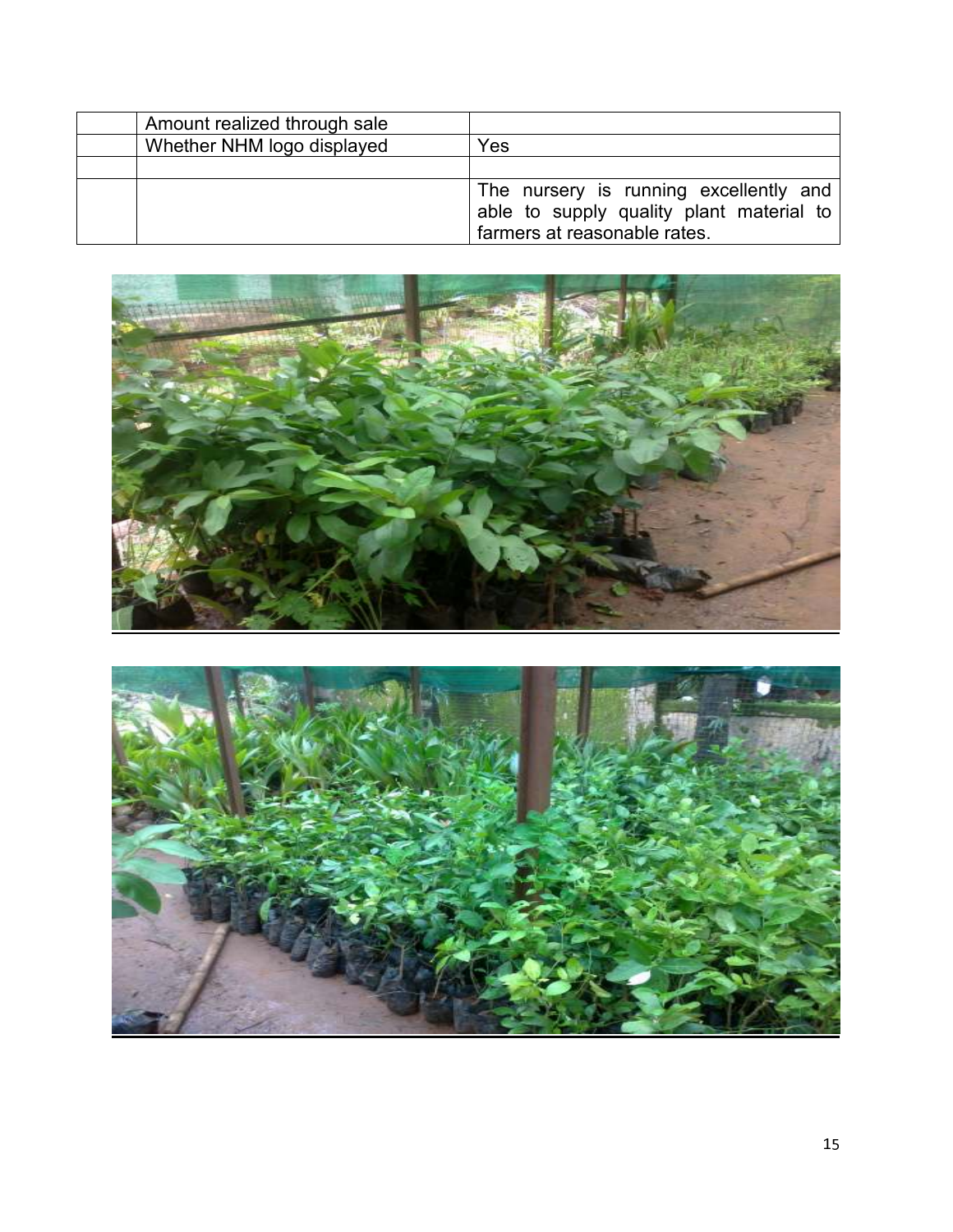### Visit to Nanoda





| <b>SI</b>      | <b>Details</b>                      | <b>Remarks</b>                   |
|----------------|-------------------------------------|----------------------------------|
| No.            |                                     |                                  |
| 1.             | Beneficiary<br>Name & address of    | Shri Mandhar Vishnu Joshi        |
|                | whose field visited                 | Vill. Nanoda North Gate          |
| 2.             | Total land available<br>with<br>the | 8 Acre                           |
|                | beneficiary (ha)                    |                                  |
| 3.             | Type of Protected cultivation       | <b>Normal Green House</b>        |
| 4.             | Year of establishment               | 2011-12                          |
| 5.             | Size of structure (Sq. M.)          | 1000 Sq. M.                      |
| 6.             | <b>Total cost</b>                   | 8.0388 lakh                      |
| 7 <sub>1</sub> | Agency involved in fabrication and  | Kumar Floritech, Ponda           |
|                | installation                        | Shri Deshmukh Satara Mahiarabhho |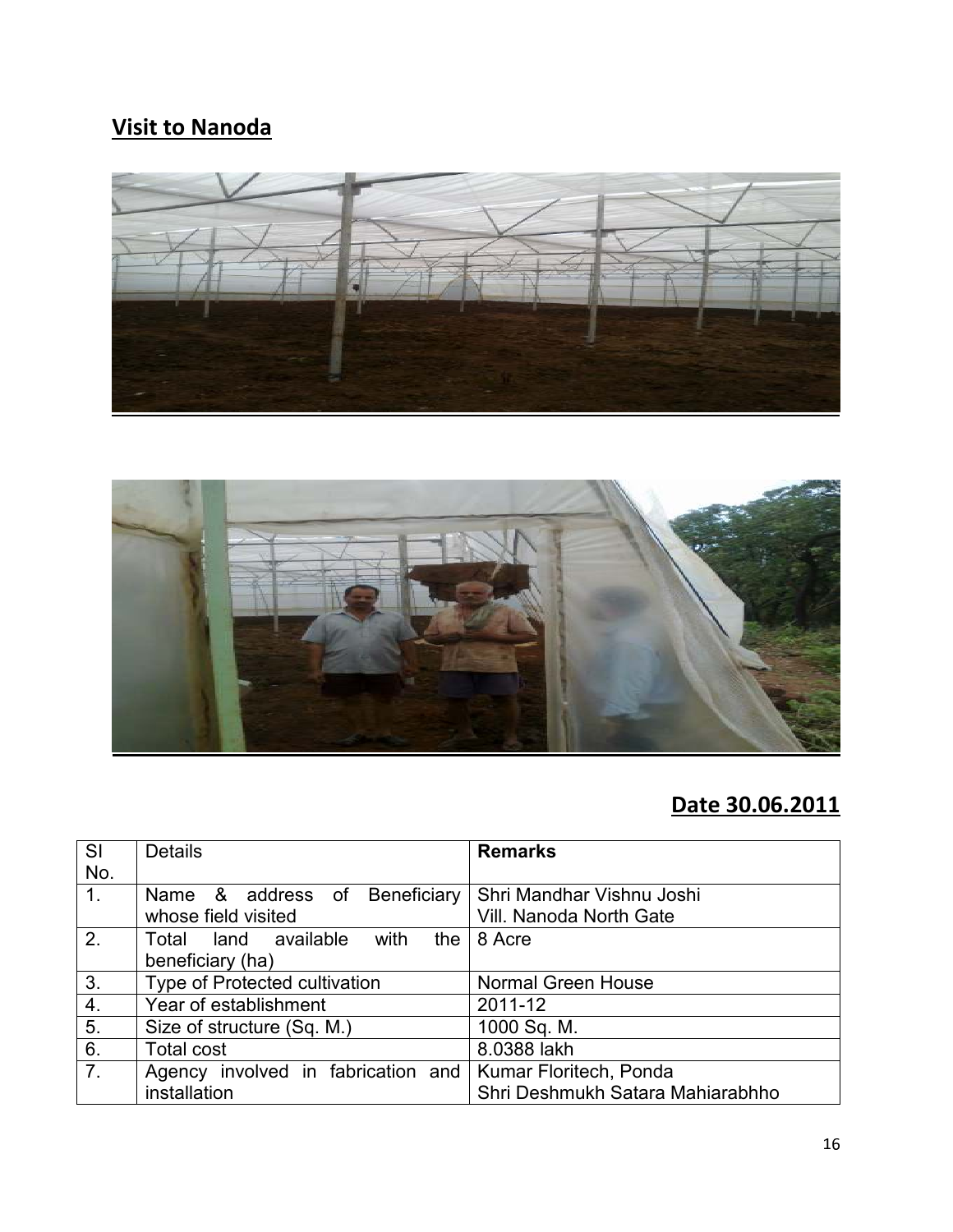| 8.  | Total subsidy paid and<br>date<br>of  | Subsidy - ` 3.988 lakh and                   |
|-----|---------------------------------------|----------------------------------------------|
|     | payment                               | Cultivation $cost - 0.96$ lakh, the total    |
|     |                                       | subsidy sanctioned is 1.94 lakh which is     |
|     |                                       | yet to be released                           |
| 9.  | Crop being grown                      | Gerbera                                      |
| 10. | Condition of structure                | The structure has been completed, earth      |
|     |                                       | work was being done which will be            |
|     |                                       | followed by plantation.                      |
| 11. | General upkeep                        | Very Good                                    |
| 12. | Any other relevant observation by JIT |                                              |
|     |                                       | SHM Goa, has sanctioned funds at State       |
|     |                                       | Level.                                       |
|     |                                       | Funds are yet to be released.                |
|     |                                       | Planting material is yet to be sourced       |
|     |                                       | Technical collaboration with SESA Goa        |
|     |                                       | (An NGO) and marketing facilitation          |
|     |                                       | The establishment of poly house has been     |
|     |                                       | completed                                    |
|     |                                       | Funds as sanctioned for construction part    |
|     |                                       | can be released to beneficiary to facilitate |
|     |                                       | plantation.                                  |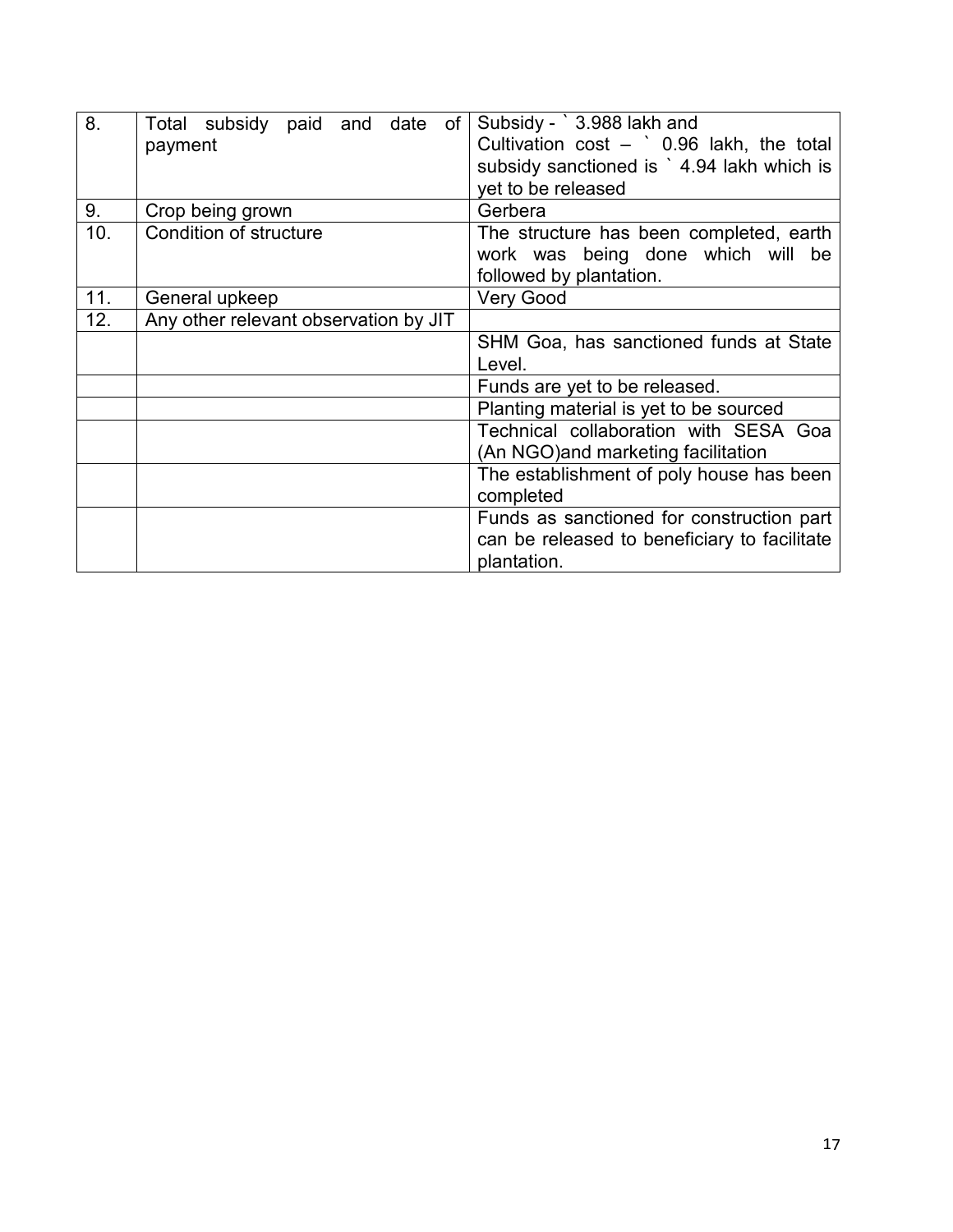# Visit to Ponda



## Date 01.07.2011

| <b>SI</b> | <b>Details</b>                    | <b>Remarks</b>                                                    |
|-----------|-----------------------------------|-------------------------------------------------------------------|
| No.       |                                   |                                                                   |
| 1.        | Name of the project               | M/s SBS Cold Room                                                 |
| 2.        | Year of Implementation            | 2010-11                                                           |
| 3.        | Project period                    |                                                                   |
| 4.        | Name of implementing Agency       | Mr. Bala Krishna S. Shet Shirsad<br>Partnership firm (4 Partners) |
| 5.        | Location of project               | Ponda, Curti, Goa                                                 |
| 6.        | Total project cost                | 6 chambers $-51.40$                                               |
| 7.        | <b>Expenditure incurred</b>       | 51.40 lakh                                                        |
| 8.        | <b>Status</b>                     |                                                                   |
| 9.        | Capacity of Unit                  | 180 MT                                                            |
| 10.       | Commodity                         | Banana, Mango                                                     |
| 11.       | <b>Equipment Purchased</b>        | Puf panel, cold room, crates, cooling<br>system                   |
| 12.       | Condition of infrastructure       | Very good                                                         |
| 13.       | Whether NHM logo displayed        | Yet to be displayed.                                              |
| 14.       | Whether funds disbursed to agency | Proposal under consideration.                                     |
|           | <b>Observations</b>               |                                                                   |
|           |                                   | 6 chamber - 180 MT                                                |
|           |                                   | Goa Urban Coop - Bank Ltd.<br>has                                 |
|           |                                   | sanctioned a term loan of ` 26.00 lakh                            |
|           |                                   | dated 11.01.2010.                                                 |
|           |                                   | $TL - 26.00$ lakh                                                 |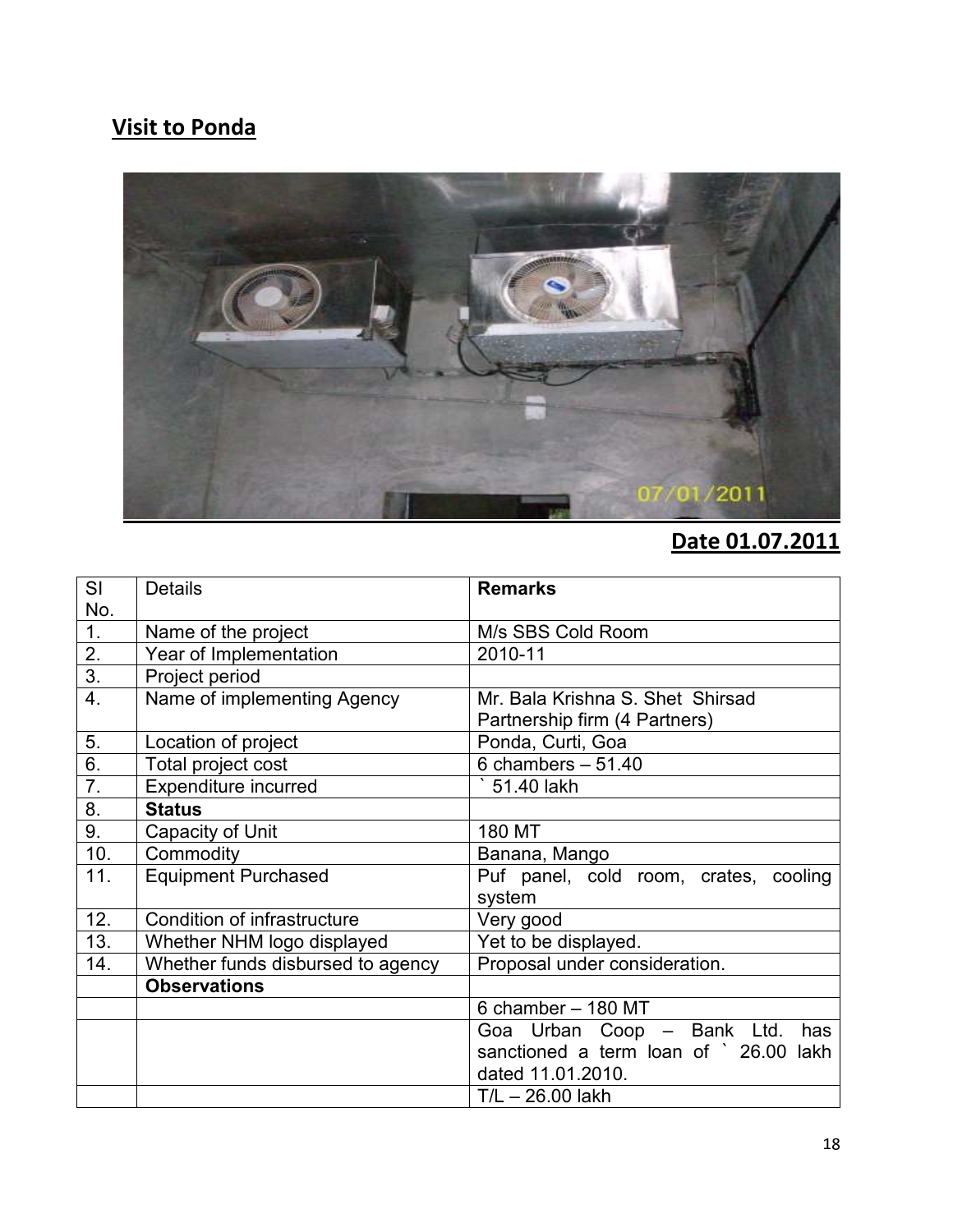| $CC - 4.00$ lakh                          |
|-------------------------------------------|
| Cooling – Freon, compressor reciprocating |
| type                                      |
| Project has stated<br>The<br>commercial   |
| production in 26.06.2011.                 |
| Marketing for Goa Horticulture Board.     |
| T/L Availed all Term Loan                 |
| Ist Installment in 2010 August paid.      |
| Using 20 kg crates.                       |
| Application submitted to SHM<br>Goa,      |
| January - 2011                            |
| Application forwarded to NHM by SHM in    |
| the month of April, 2011.                 |
| Subsidy yet to be sanctioned.             |
| The project is complete and entrepreneurs |
| is ripening banana, mango in the ripening |
| chamber.                                  |

### Date 01.07.2011

| <b>SI</b>        | <b>Details</b>                    | <b>Remarks</b>                                         |
|------------------|-----------------------------------|--------------------------------------------------------|
| No.              |                                   |                                                        |
| 1.               | Name of the project               | M/s SBS Cold Room                                      |
| 2.               | Year of Implementation            | 2010-11                                                |
| $\overline{3}$ . | Project period                    |                                                        |
| $\overline{4}$ . | Name of implementing Agency       | Mr. Bala Krishna S. Shet Shirsad                       |
| 5.               | Location of project               | Ponda, Curti, Goa                                      |
| $\overline{6}$ . | Total project cost                | Ref. van $-3$ MT $-$ with cost of $\degree$ 12.61 lakh |
|                  |                                   | Ref. Van $-$ 6MT $-$ with cost of $\degree$ 15.52 lakh |
| 7.               | <b>Expenditure incurred</b>       | 28.13 lakh                                             |
| 8.               | <b>Status</b>                     |                                                        |
| 9.               | Capacity of Unit                  | $1 - 3$ MT                                             |
|                  |                                   | $2 - 6$ MT                                             |
| 10.              | Commodity                         | Banana, Pineapple and Citrus                           |
| 11.              | <b>Equipment Purchased</b>        | Chasis - Sawraj Mazda                                  |
|                  |                                   | Chasis - Leyland                                       |
| 12.              | Condition of infrastructure       | On working good condition                              |
| 13.              | Whether NHM logo displayed        | Yet to be                                              |
| 14.              | Whether funds disbursed to agency | Yet to be sanctioned                                   |
| 15.              | <b>Observations</b>               |                                                        |
|                  |                                   | One vehicle purchased and being used for               |
|                  |                                   | transportation of fruits and vegetables.               |
|                  |                                   | Another vehicle is being purchased.                    |
|                  |                                   | Application forwarded by SHM to NHM in                 |
|                  |                                   | the month of April, 2011.                              |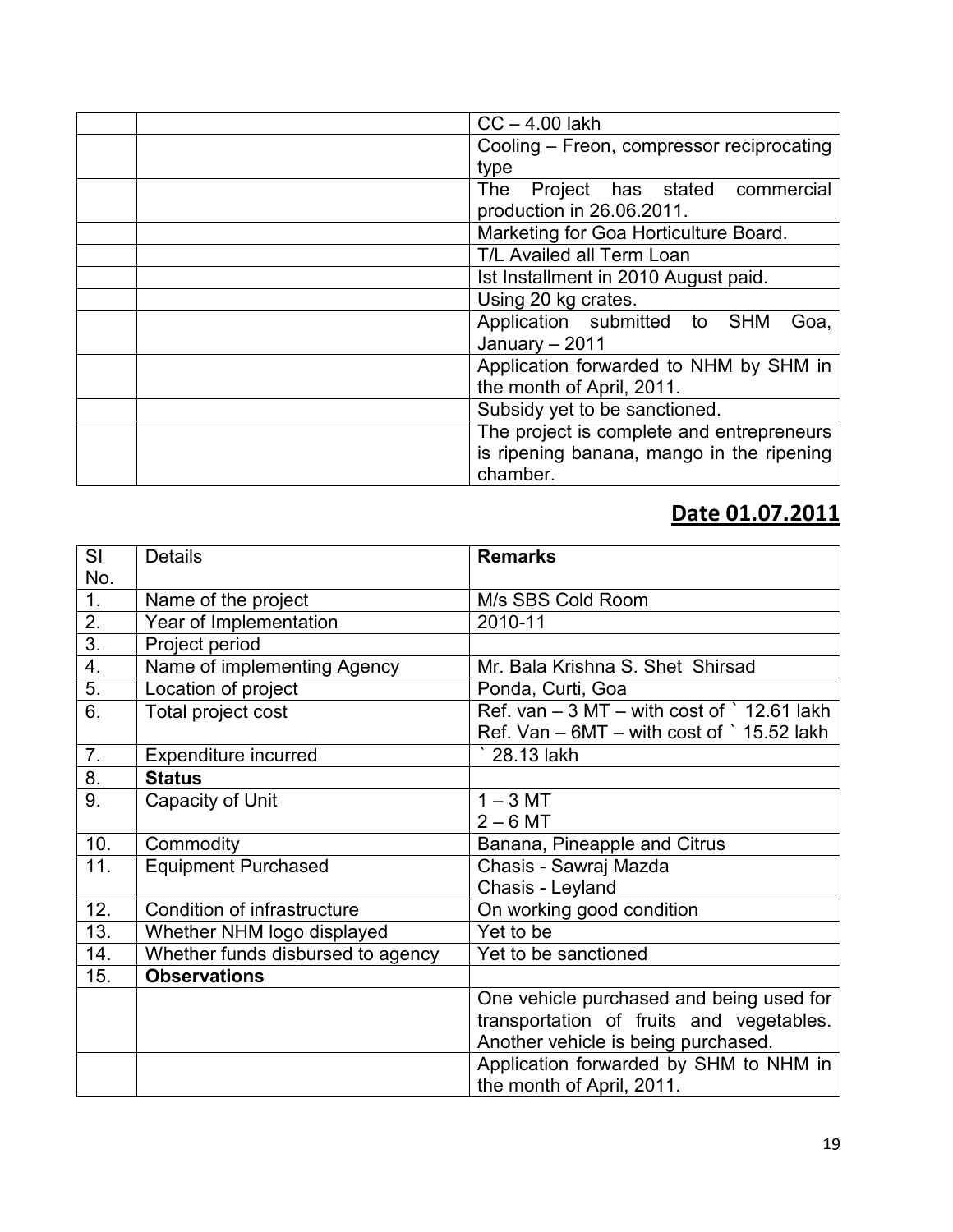### Visit to Canacona





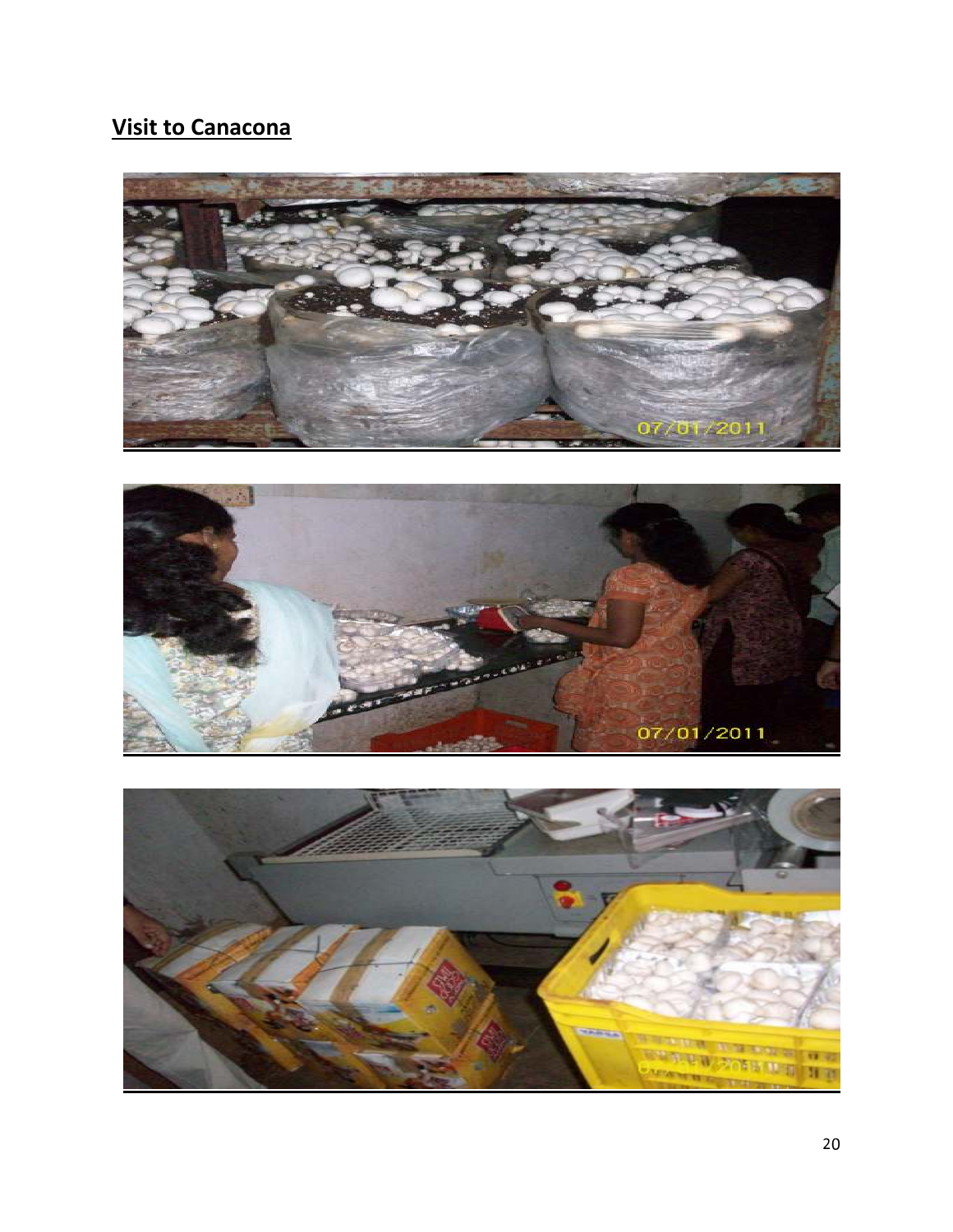### Date 01.07.2011

| SI<br>No.        | <b>Details</b>                     | <b>Remarks</b>                                                                              |
|------------------|------------------------------------|---------------------------------------------------------------------------------------------|
| 1.               | Name of the project                | Zauri Foods & Farm Pvt. Ltd.                                                                |
|                  |                                    | Tal Canacona - Distt South Goa                                                              |
| 2.               | Year of Implementation             | 2010-11                                                                                     |
| 3.               | Project period                     |                                                                                             |
| 4.               | Name of implementing Agency        | SHM, Goa                                                                                    |
| 5.               | Location of project                | Canacena                                                                                    |
| $\overline{6}$ . | Total project cost                 | 185.00 lakh                                                                                 |
| $\overline{7}$ . | Amount Released by DAC             | Sanctioned ` 23.50 lakh                                                                     |
| 8.               | <b>Expenditure incurred</b>        | 185.00 lakh                                                                                 |
| 9.               | Whether trained manpower employed  | Dr. Karede is the technical support.                                                        |
|                  |                                    | Skilled manpower of 12 persons                                                              |
| 10.              | Arrangements<br>made<br>to<br>meet | Bank has sanctioned CC ` 50.00 lakh                                                         |
|                  | recurring cost                     |                                                                                             |
| 11.              | <b>Status</b>                      |                                                                                             |
|                  | Commodity                          | <b>Button Mushroom</b>                                                                      |
|                  | Whether NHM logo displayed         | Yes                                                                                         |
|                  | Whether funds disbursed to agency  | SHM is yet to release subsidy amount                                                        |
| 12.              | <b>Observations</b>                |                                                                                             |
|                  |                                    | Spawn lab completed & working                                                               |
|                  |                                    | Pasteurized compost unit complete<br>and<br>working                                         |
|                  |                                    | Processing/packing/handling unit established                                                |
|                  |                                    | and working                                                                                 |
|                  |                                    | Cold room completed                                                                         |
|                  |                                    | Refrigerated growing room                                                                   |
|                  |                                    | Refrigerated plant complete                                                                 |
|                  |                                    | Bank - Canara Bank Sanctioned T/L ` 130.00                                                  |
|                  |                                    | lakh                                                                                        |
|                  |                                    | Ist Installment or repayment due in August,<br>2011                                         |
|                  |                                    | Project has been completed and commercial                                                   |
|                  |                                    | production started.                                                                         |
|                  |                                    | Production 400 MT/year - expected 600 MT                                                    |
|                  |                                    | Market Panjim, Bangalore, Mangalore.                                                        |
|                  |                                    | Tie – up supply vegetable to hotels, self<br>distributers 50%, Distributer other cities 50% |
|                  |                                    | Cost of produce $-1$ kg $-75$ /kg                                                           |
|                  |                                    | Cost of selling - ` 90/kg                                                                   |
|                  |                                    | Since the project is complete SHM can                                                       |
|                  |                                    | process the release of subsidy after seeking                                                |
|                  |                                    | completion certification from lending Bank.                                                 |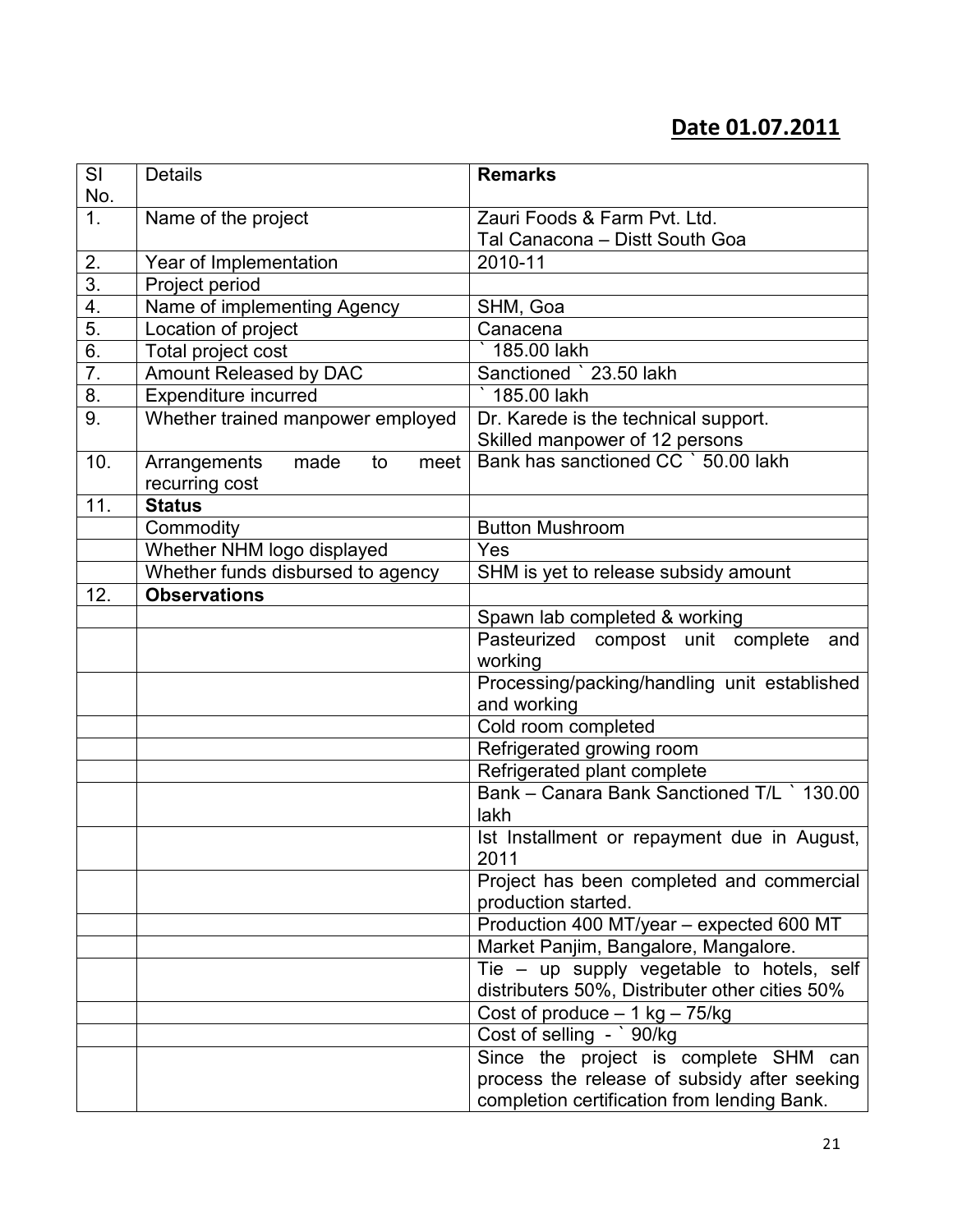#### OBSERVATIONS AND RECOMMENDATIONS

1. Goa has large floating population, which required fresh fruits and vegetables. The produce is imported from Karnataka, Maharashtra. There is demand-driven market due to increased purchasing power of the local people due to high per capita income and rapid industrialization/urbanization in the state. The tourism sector is well developed for consumption of locally produced fruits and flowers.

There is need for promoting protected cultivation for increasing the production and productivity of vegetables. State needs to promote Mushroom cultivation on a large scale.

2. Climatic condition favours growing horticultural crops like cashew, mango, banana and flower crops like orchids and anthurium.

Limited use of chemical fertilizers and pesticides giving scope for large scale organic certification specially in cashew crop.

- 3. State needs to promote beekeeping for pollination of horticulture crops thereby increasing the productivity.
- 4. Good network of road, rail, waterways and air which needs to be leveraged for creation of infrastructure for horticulture crops.
- 5. Existing network of departmental and private nurseries need to be accredited for quality planting material.The system of production and supply of quality planting material, particularly for fruits like Banana and cashew etc. needs to be streamlined.
- 6. Nurseries being set up under National Horticulture Mission, both under Public and Private Sector should have permanent infrastructure besides mother block for producing section material.
- 7. At present most of the planting material for banana is through suckers. State needs to promote Tissue culture unit for production of banana tissue culture plants.
- 8. Convergence of the state government schemes for effective implementation of NHM.
- 9. More focus needs to be given on HRD of farmer groups. Many farmers are taking up Horticulture venture for the first time.